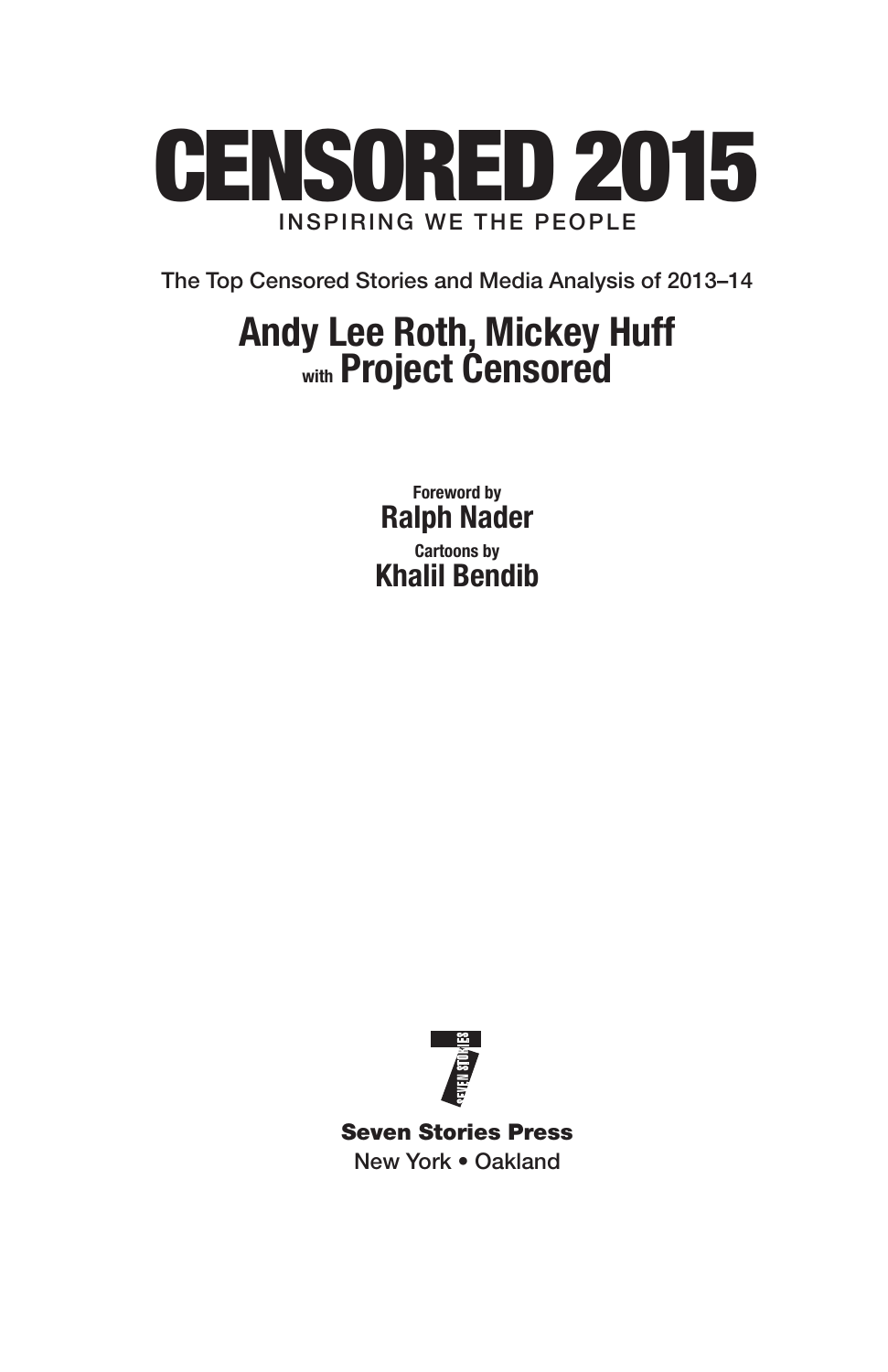Copyright © 2014 by Andy Lee Roth and Mickey Huff

Foreword © 2014 by Ralph Nader

A Seven Stories Press First Edition

All rights reserved. No part of this book may be reproduced, stored in a retrieval system, or transmitted in any form, by any means, including mechanical, electronic, photocopying, recording or otherwise, without the prior written permission of the publisher.

Seven Stories Press 140 Watts Street New York, NY 10013 www.sevenstories.com

ISBN 978-1-60980-565-4 (paperback)

ISBN 978-1-60980-566-1(electronic)

ISSN 1074-5998

9 8 7 6 5 4 3 2 1

Book design by Jon Gilbert

Printed in the USA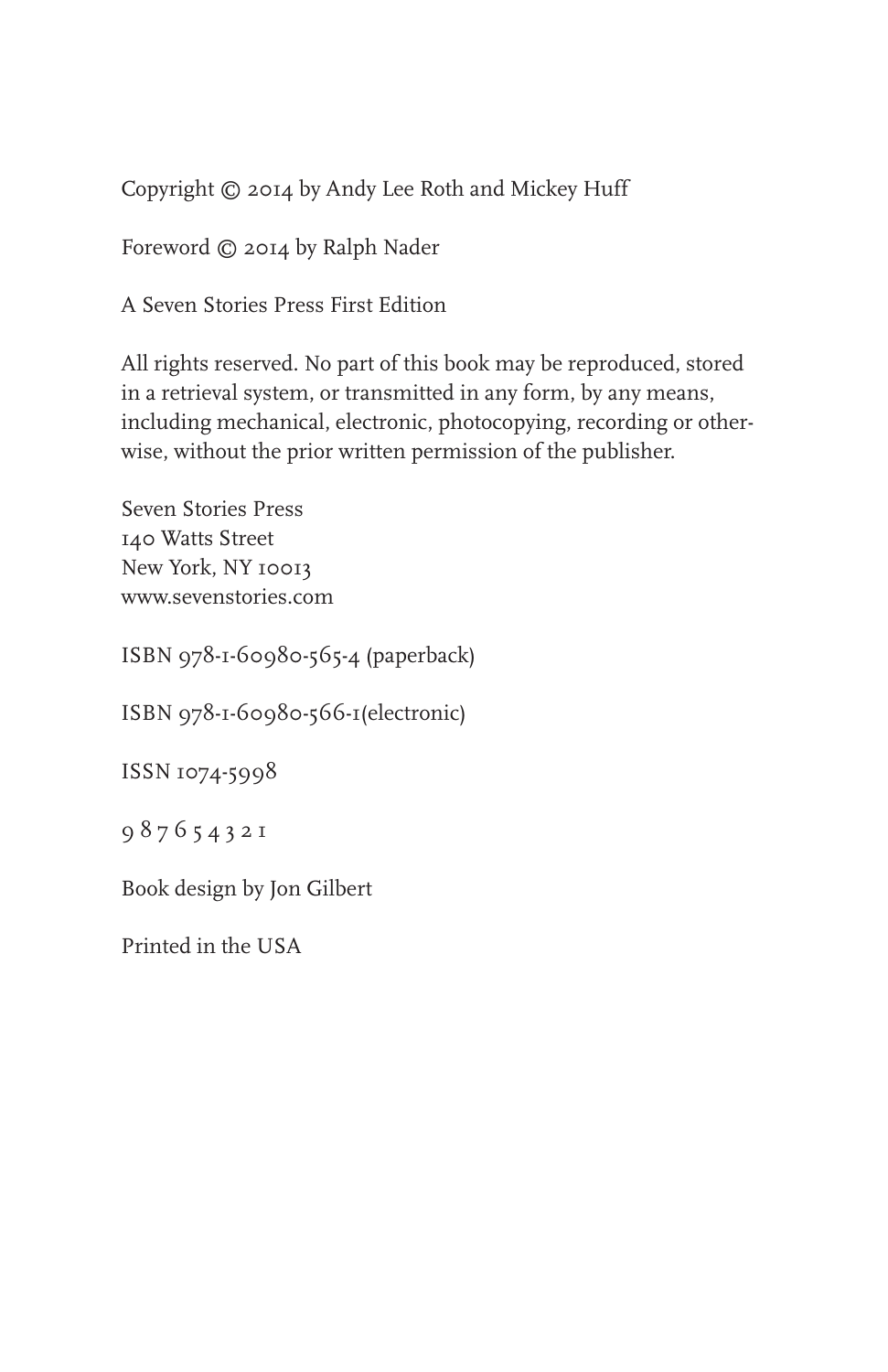## CHAPTER 6

# Rewriting Apartheid News Media Whitewashing of South Africa and the Legacy of Nelson Mandela

Brian Covert

Apartheid in South Africa was a legalized and institutionalized system of racial segregation and economic "separate development," imposed by a European minority population on an African majority. From 1948 to 1994, this system robbed millions of South African citizens of basic human rights, destroyed countless individual lives, broke up families and uprooted entire communities, and sent thousands of its people beyond its borders into exile.

South African apartheid also divided the international community of nations, and pitted the citizens of a number of countries against their own governments in demanding an end to political and economic support of the apartheid system. For years on end, hardly a day went by without news about apartheid and South Africa being carried by some news organization or another, somewhere on the planet.

The passing of former South African president Nelson Rolihlahla Mandela in 2013 at age ninety-five, and his extraordinary life over those nine decades as arguably the greatest statesman of modern times, gave the press worldwide a golden opportunity to go back and dig deeply into the history of apartheid, the long and often bloody road that Mandela and his people had taken to freedom, and the roles that various other countries had played in that process.

Yet the corporate press in the United States and elsewhere passed by—if not avoided—this opportunity, and, in consequence, important news stories about apartheid South Africa and Mandela's legacy went underreported, misreported, or not reported at all. The crime of apartheid—an "indelible blight on human history," as Mandela him-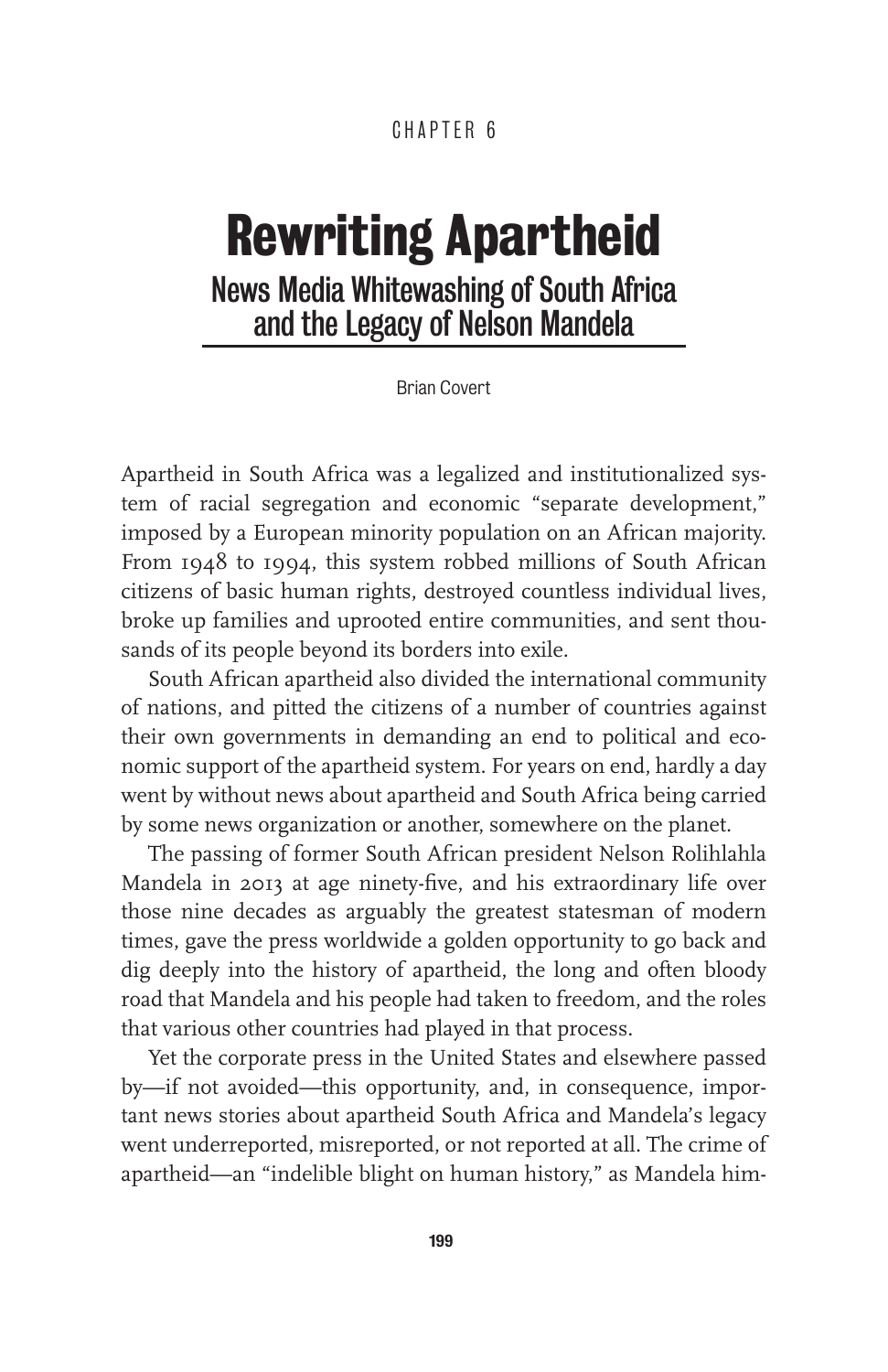self aptly called it<sup>1</sup>—was all but rewritten out of history and media memory in the wake of Mandela's passing.

This report, using a diversity of available sources (print and audio-visual, database and web-based, corporate and independent media), attempts to correct that rewritten record by covering some of the more important issues surrounding Mandela, South Africa, and apartheid that corporate media either distorted or deleted altogether.

## A SANITIZED STRUGGLE

When African-American journalists who have reported on the South African scene for some of the biggest American news outlets reviewed the US corporate media's performance in reporting Nelson Mandela's death, prominent among their criticism was the sanitizing from most coverage of one key element of the Mandela story: the armed struggle.<sup>2</sup>

An informal survey of corporate media coverage of Mandela's passing shows that criticism to be well-founded.

"Mandela is often mentioned in the same breath as Mahatma Gandhi and Martin Luther King Jr., who also changed nations through nonviolence. Yet Gandhi and King were killed before their dreams were realized," reported the Associated Press shortly after Mandela's passing.<sup>3</sup> CNN labeled the late Mandela a "pacifist" as well as someone who was "greatly inspired by Gandhi, by the nonviolent struggle."4

It is true that Mandela did follow the policy of nonviolent resistance espoused by his political organization, the African National Congress (ANC), up until the early 1960s. But it is also a fact that increasingly brutal crackdowns and the South African government's outlawing of the ANC and other grassroots organizations pushing for peaceful change led Mandela and others to create in 1961 a new armed wing of the ANC called "Umkhonto we Sizwe" (Spear of the Nation), or "MK" for short. Mandela served as the guerrilla army's first commander in chief.

In Mandela's first-ever television interview, conducted with a British reporter in May 1961 during the year or so that Mandela was an underground fugitive in South Africa, he made his position clear: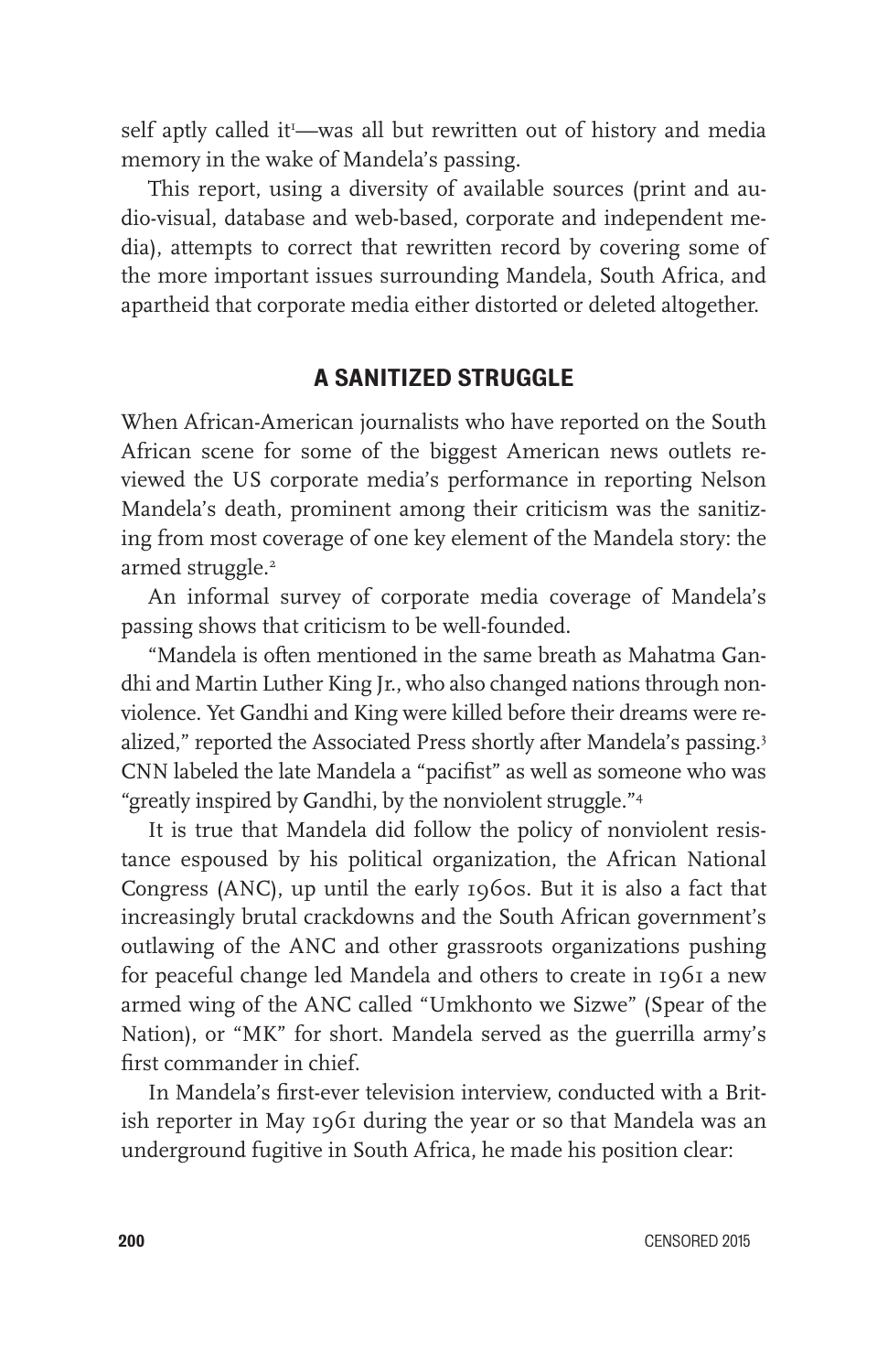There are many people who feel that it is useless and futile for us to continue talking peace and nonviolence against a government whose reply is only savage attacks on an unarmed and defenseless people. And I think the time has come for us to consider, in the light of our experiences in this stay at home [protest campaign], whether the [nonviolent] methods which we have applied so far are adequate.5

A month after this interview, Mandela launched Umkhonto we Sizwe; six months later in December 1961, MK conducted its first acts of sabotage by setting off bombs at electric power stations and government offices around South Africa. The ANC's armed struggle had begun.

## Media Faces of Mandela

Even against that historical background, however, some in the US news media could not resist the temptation of tacking on a few other inaccurate faces as well to the Gandhi/King face of Mandela.

NBC aired interviews from South Africa in the wake of Mandela's passing with former US presidents Bill Clinton and Jimmy Carter, both of whom compared Mandela to Gandhi and King. Carter went one better, adding a comparison of Mandela to Mother Teresa, the late Albanian nun who had been made a saint by the Catholic Church.<sup>6</sup>

To some in the US black community, this kind of reportage smacked of a media whitewashing of Mandela's true face: that of an African patriot who had helped bring the apartheid regime down to its knees by taking up arms and fighting back.

"In whitewashing the image of Mr. Mandela, the corporate media's plan is to do to Mandela what was done to Dr. Martin Luther King, namely, to make him a one-dimensional peacemaker who had no other agenda than to appease his enemies," wrote a columnist for the *Final Call*, the newspaper of the US-based Nation of Islam, once the spiritual home of the late African-American leader Malcolm X.7

Reverend Jesse Jackson, a former aide to King, expressed similar sentiments. "There is an attempt to do in his [Mandela's] death what they could not do in life—take away his story," Jackson said while in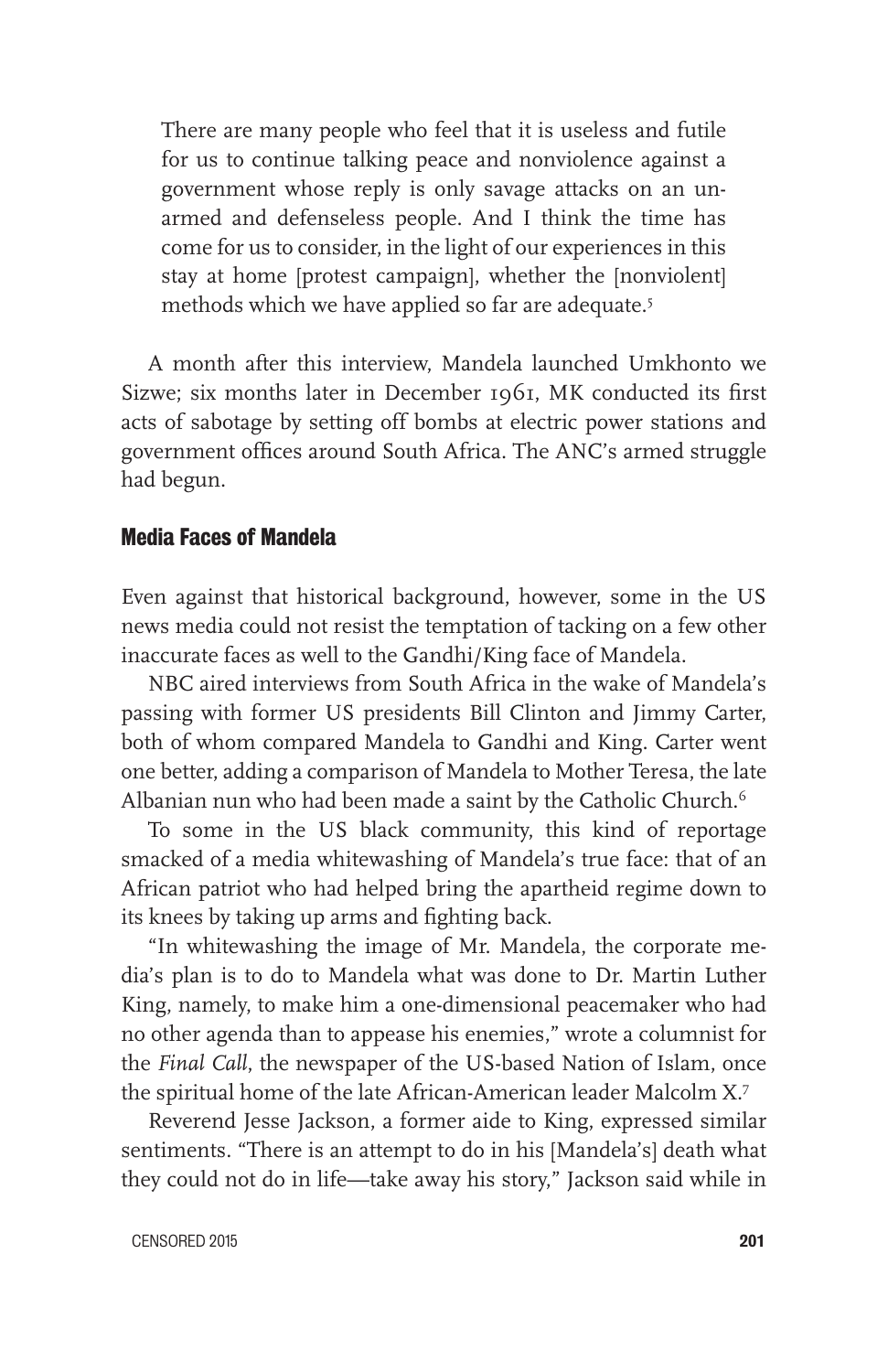South Africa for Mandela's memorial services. "He did not go to jail as some out-of-control youth who needed to be matured. He went in as a freedom fighter and came out as a freedom fighter."8

And in an audio report from prison in the US, African-American journalist/activist Mumia Abu-Jamal commented: "At his passing, American media has painted [Mandela] as a kind of African 'civil rights' leader, perhaps Martin Luther King the Fifth, with a halo of white hair." Abu-Jamal added, "In fact, it is dangerously misleading to make of Mandela a King or a Malcolm [X]. He was neither. He was himself: an African lawyer who used every tool available to him legal when he could, illegal when he must—to resist a system that crushed African lives like peanut shells. He was a revolutionary, an armed guerrilla, and commander of a guerrilla army. . . ."9

But if the US corporate media were quick to sanitize Mandela's legacy, there were also some prominent African Americans who did their share to help out.

In an interview broadcasted on the NBC *Today* show, former US secretary of state Colin Powell said of Mandela: "He went for love. He said, 'Let's reach out and show love and reconciliation.' He kind of reminds me of the experience of the United States. He's [like] our [George] Washington, and our [Abraham] Lincoln, and our Martin Luther King all rolled in one."10

That same line was followed by US President Barack Obama during his public tribute to Mandela at a soccer stadium in the South African black township of Soweto. Obama compared Mandela to Gandhi, to King, to "America's founding fathers," and to Lincoln: "Emerging from prison, without the force of arms, [Mandela] would—like Abraham Lincoln—hold his country together when it threatened to break apart."11 (Contrary to Obama's claim, in fact, MK, the "force of arms" that Mandela had organized and led before he went to prison, was still waging guerrilla war and was still a potent political tool against the apartheid regime when Mandela came out of prison twenty-seven years later.)<sup>12</sup>

All absurd likening aside of Mandela to US presidents Washington and Lincoln and to Mother Teresa, what did Mandela himself make of such comparisons between his struggle and nonviolent movements led by renowned figures like Gandhi and King?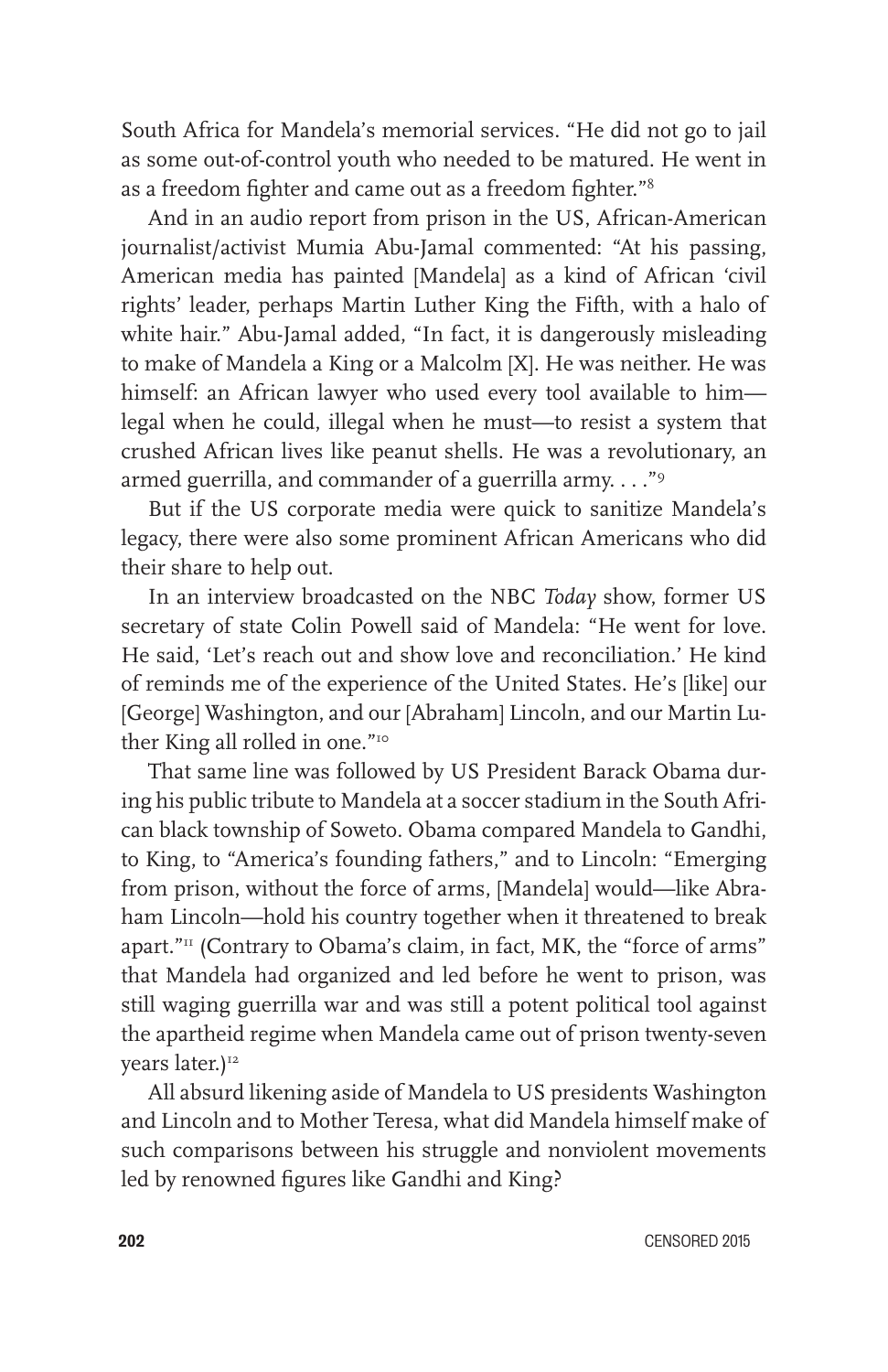In a 1999 special edition of *Time* magazine devoted mostly to Albert Einstein as "person of the century," Mandela penned a two-page tribute to Gandhi that laid it all out:

Gandhi remained committed to nonviolence; I followed the Gandhian strategy for as long as I could, but then there came a point in our struggle when the brute force of the oppressor could no longer be countered through passive resistance alone. We founded Umkhonto we Sizwe and added a military dimension to our struggle.

Gandhi himself never ruled out violence absolutely and unreservedly. He conceded the necessity of arms in certain situations. He said, "Where choice is set between cowardice and violence, I would advise violence. . . . I prefer to use arms in defense of honor rather than remain the vile witness of dishonor. . . ."

Violence and nonviolence are not mutually exclusive; it is the predominance of the one or the other that labels a struggle.<sup>13</sup>

One US independent cable television outlet posed the question after the ex–South African leader's death: was Mandela a terrorist or a pacifist?14 The correct answer is that he was neither one. Until the US media get this basic question straight, it is doubtful that the true legacy of Mandela as a revolutionary figure in his own right will be reported to and understood by the wider public.

## USA: THE CIA CONNECTION

For years following Nelson Mandela's arrest by South African police in 1962, rumors swirled that the US government's Central Intelligence Agency (CIA) had somehow been involved. Yet despite the importance of this issue to the apartheid saga, the American media's reporting of it over time has ranged from sporadic, erratic coverage at best to no coverage at all.

In 1986, while Mandela was serving his second decade of a life sentence in prison, the long-rumored CIA connection finally broke the surface of the news barrier. Three South African newspapers,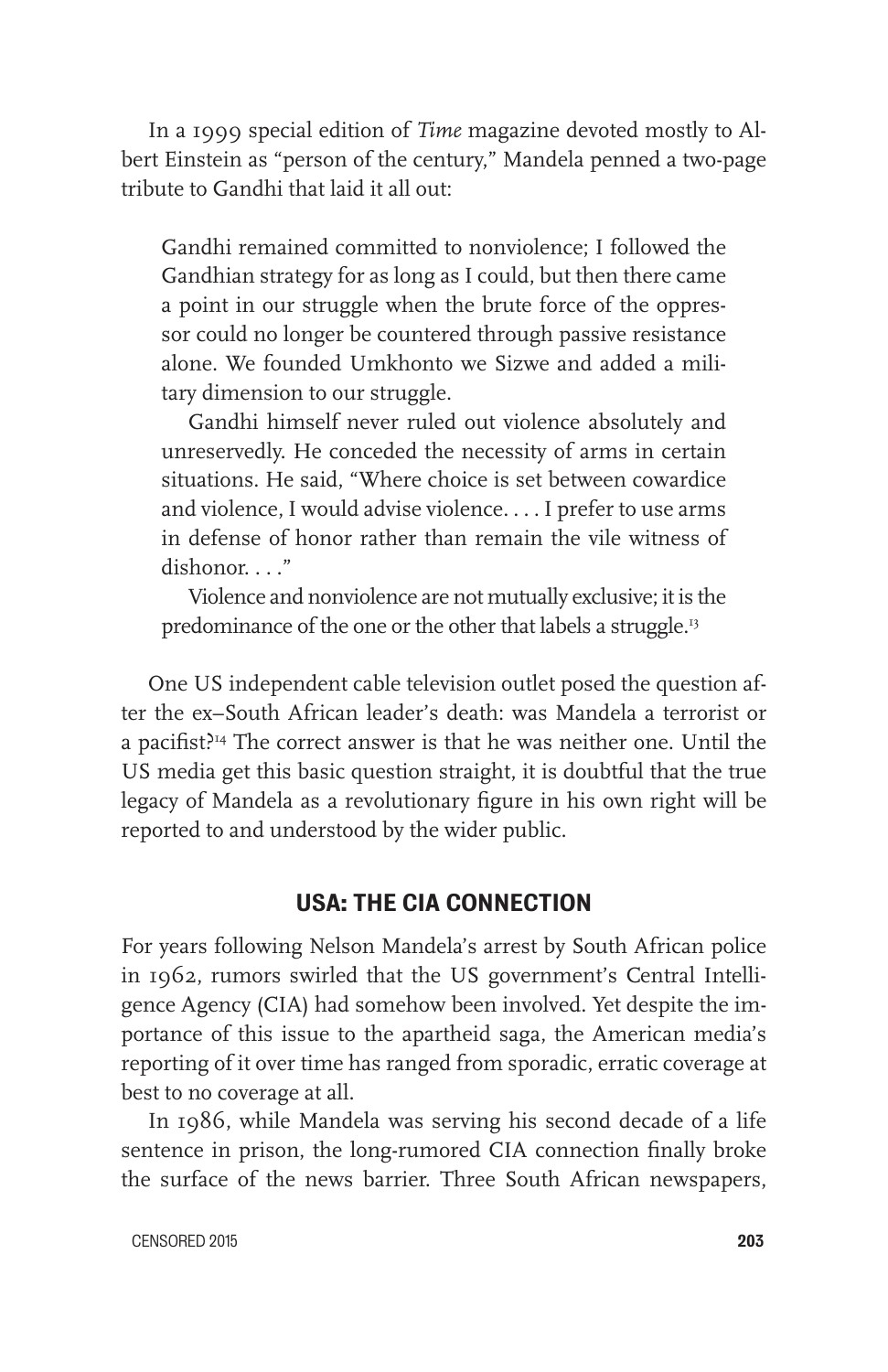including the *Star* daily paper of Johannesburg, reported that a US government diplomat in South Africa (who reportedly had a little too much to drink at a farewell party) admitted that two decades earlier he had been working for the CIA and had been the one who passed on the tip to South African authorities of Mandela's underground whereabouts.<sup>15</sup>

An independent US television producer, John Kelly, had been looking into those same rumors stateside as well: "I initially obtained a 1962 secret CIA report about the penetration and surveillance of the ANC, and this led me to begin an investigation. And right at that time, CBS News contacted me because a story had broken in the Johannesburg *Star* about the general incident, about the original arrest of Mandela."16

And so it was that on August 5, 1986—twenty-four years to the very day after the arrest of Mandela—the American public first heard of the CIA connection when anchor Dan Rather announced it during prime time on the *CBS Evening News*. 17

The two-minute-long segment, though framed within the narrow context of Cold War hostilities between the US and the Soviet Union, nevertheless expanded on the *Star*'s story and gave a name and a visible face to the loose-tongued US diplomat: Donald Rickard, a former consular officer based in South Africa. The CBS report quoted "US intelligence sources" as saying that Rickard had been working in South Africa at the time of Mandela's arrest under diplomatic cover for the CIA.<sup>18</sup>

The long-held rumors had finally been backed with hard facts and were now out there waiting to be investigated further by the esteemed American Fourth Estate.

And then . . . silence. No major US media picked up the explosive story from there—not the big papers of record such as the *New York Times* and *Washington Post* or any other of the US television networks.19 US-based British journalist Andrew Cockburn did manage to cleverly slip the news about the CIA and Mandela into an article he contributed to the *Times*, but Cockburn's story appeared on an op-ed page, not on the news pages.<sup>20</sup>

There the CIA connection to Mandela stayed, buried at the bottom of the dead-news pile and unreported to the public for another four years.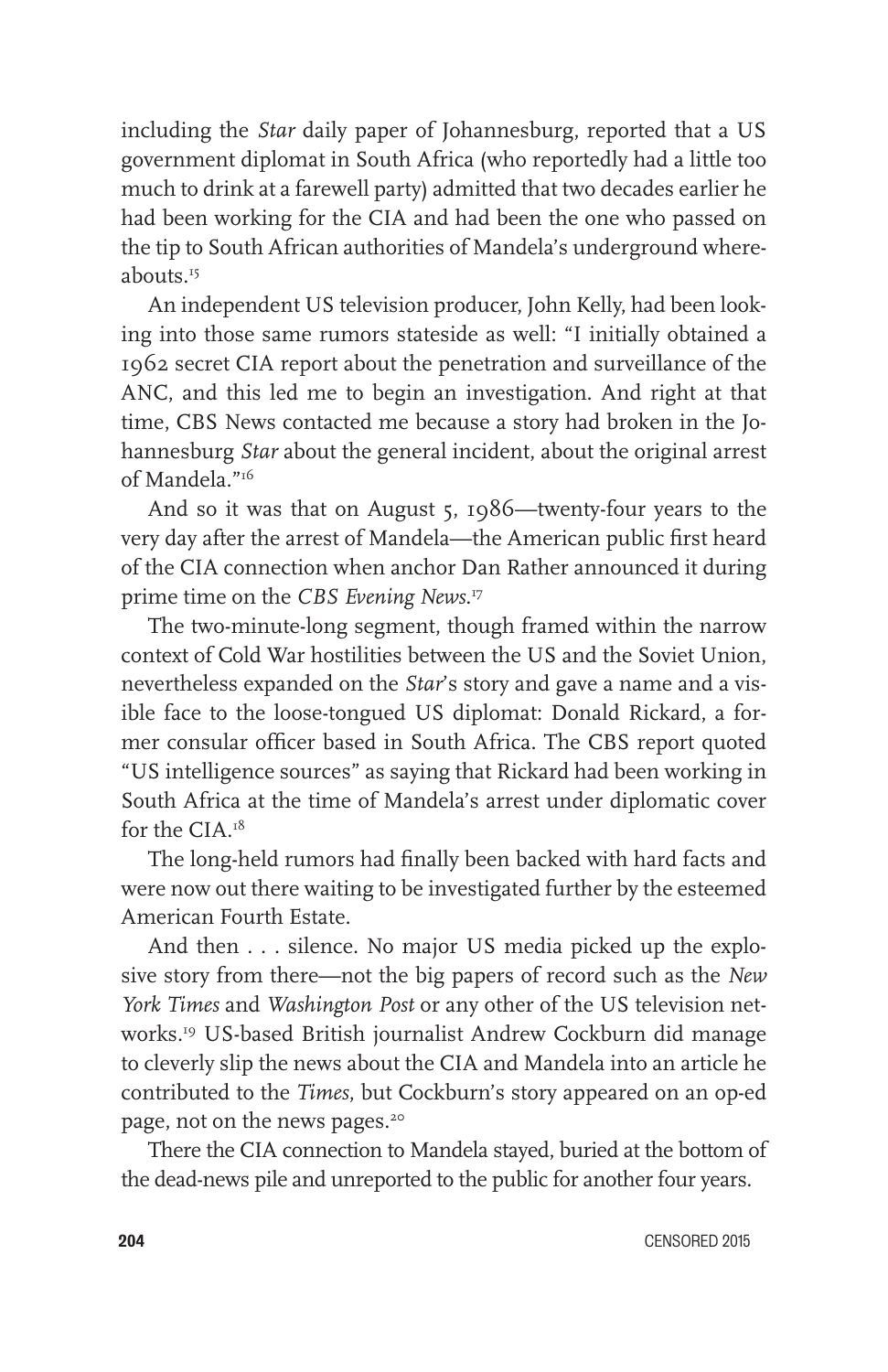### Liberating the Story

One week after the February 11, 1990, release of Mandela from prison, *Newsweek* magazine touched on the CIA connection: "[B]etrayed by informers—some accused the CIA, though no one ever proved it—he went out one day disguised as a chauffeur, ran into a roadblock and lost his freedom for the next 27 years."<sup>21</sup>

But just as they had done a few years before with CBS, the US media on the whole took a pass on following up that information.<sup>22</sup>

Then, a few months later, with Mandela in Europe and planning to visit North America next, the CIA connection was dug up again and put back into the headlines and airwaves in a big, unexpected way.

Joseph Albright and Marcia Kunstel, two reporters from the Washington DC bureau of Cox News Service—through the company's flagship newspaper, the regional *Atlanta Journal-Constitution*—published details of the US government's "increasingly embarrassing secret" of the 1962 CIA tip leading to Mandela's arrest.<sup>23</sup>

In the Cox News report, an anonymous "former US official" quoted another South Africa–based US CIA operative, Paul Eckel, as saying within hours of Mandela's capture: "We have turned Mandela over to the South African security branch. We gave them every detail, what he would be wearing, the time of day, just where he would be. They have picked him up. It is one of our greatest coups."<sup>24</sup>

The front-page *Journal-Constitution* story also quoted Gerard Ludi, a former South African intelligence operative, as saying that the CIA had a "deep cover" South African agent working in the inner circle of the ANC branch in Durban back in 1962, and that the deep-cover agent reported to the top US officer working for the CIA in South Africa at the time, Millard Shirley. "Millard was very proud of that operation," Ludi was quoted as saying.

Caught with their proverbial pants down, the Big Media Feeds in the US that for so long had gone out of their way to avoid investigating the CIA connection to Mandela—the *Washington Post* and *New York Times* in particular—were now forced to report the story, and did so: they mostly repeated the *Journal-Constitution* story while adding no original reporting of their own to it, aside from contacting the CIA to ask for a comment.<sup>25</sup>

CENSORED 2015 205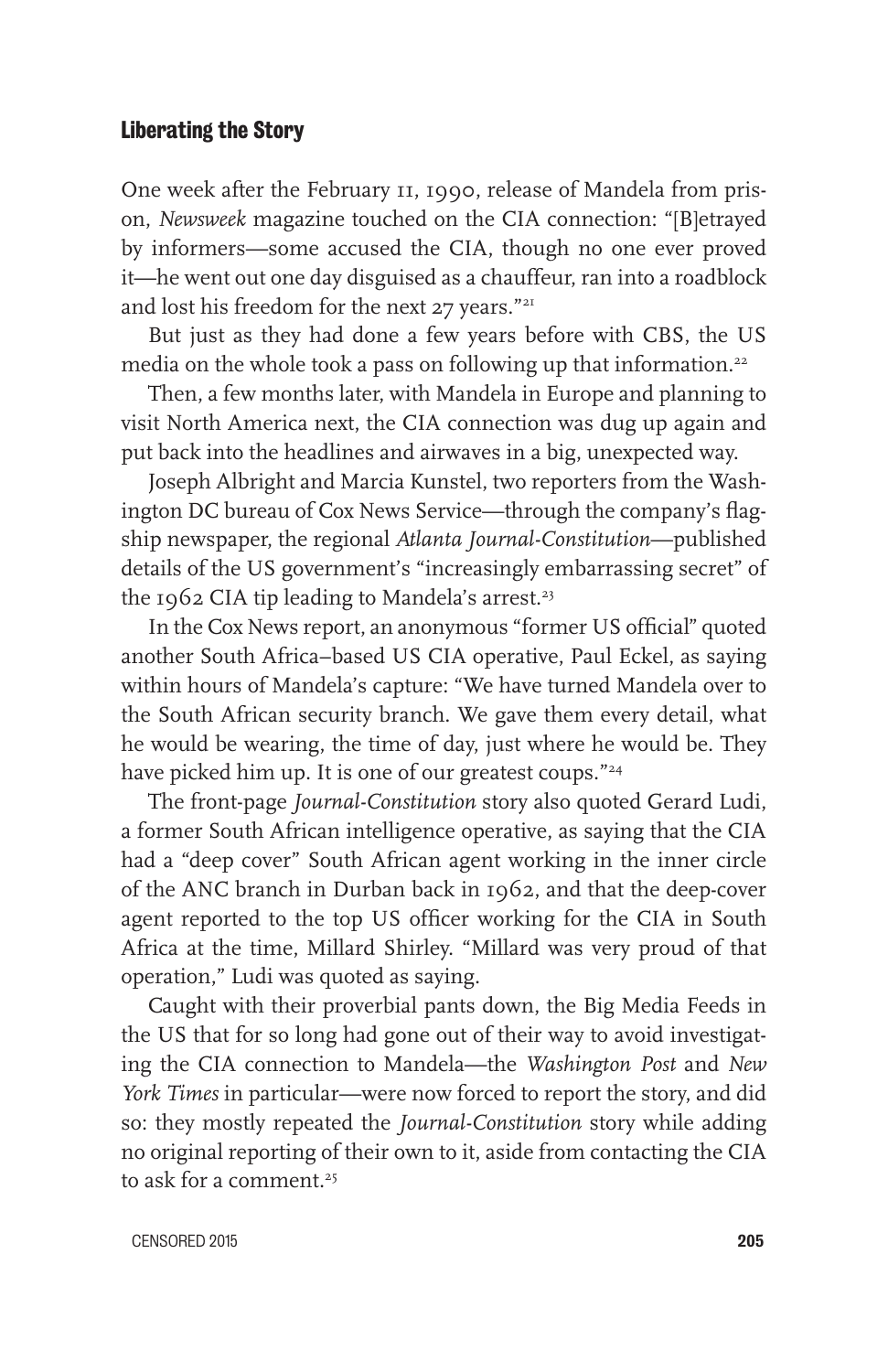But the CIA was not commenting; neither was the White House.<sup>26</sup> Then–US president George H. W. Bush, a former CIA director, was publicly evasive about the new CIA-Mandela revelations—even though it was Bush himself, as vice president under prior US president Ronald Reagan, who had approved the inclusion of Mandela and the ANC in an international "Terrorist Group Profiles" index that had been compiled just two years before in 1988.<sup>27</sup>

African-American leaders demanded a full disclosure of the CIA's role in Mandela's original arrest and a US government apology to him.<sup>28</sup> But during Mandela's first whirlwind tour of US cities soon afterward in summer 1990, neither a full disclosure nor an official apology to Mandela ever came—not from Bush or any other US president after him, including Barack Obama.

## The Struggle Continues

When Mandela died, the CIA role in his arrest was revived among some independent and alternative media. But most of the US establishment press once again showed no sign of wanting to go back and revisit the story.<sup>29</sup>

Though the details have remained officially unconfirmed, it is generally known today that both US and British government spy agencies had the activities of a number of South African antiapartheid activists like Mandela under close surveillance for decades, both within South Africa and overseas, and were sharing that information with their South African intelligence counterparts.<sup>30</sup>

In early 2014, a month after Mandela's death, the online *Huffington Post* reported that Ryan Shapiro, an activist and PhD student at the Massachusetts Institute of Technology (MIT), had filed a federal lawsuit against the CIA, seeking information on the agency's connection to the late Mandela's arrest.<sup>31</sup> The lawsuit seeks for the CIA to disclose its connections to South African intelligence agencies, plus any other information that it may have on past investigations of the late Mandela and of antiapartheid movements in both the US and South Africa.<sup>32</sup>

In March, *Democracy Now!* broke the story that Shapiro had also filed lawsuits against the Federal Bureau of Investigation (FBI), Na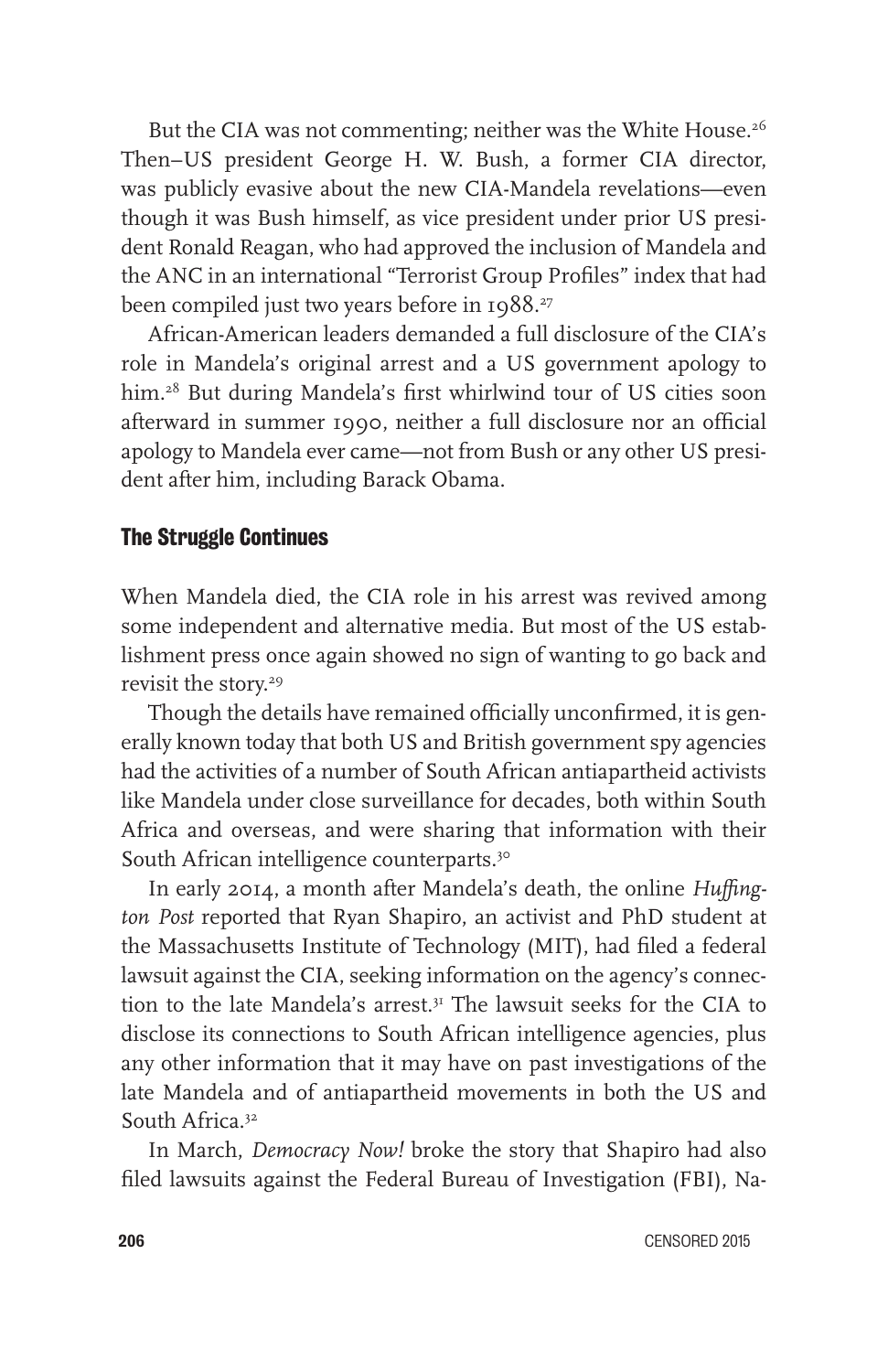tional Security Agency (NSA), and Defense Intelligence Agency (DIA), seeking information on what they too have in their files on the arrest and activities of the late Mandela.33

The CIA connection to Mandela is, by any standard of news, a story worth investigating and reporting. Yet the facts of that connection remain mostly hidden to this day behind a Great Wall of official obscurity and a US corporate media whiteout. It has been a real struggle for more than fifty years for the whole truth of this important story to come out in the media and, to borrow a phrase from the international antiapartheid movement of the time, the struggle for that truth continues.

## JAPAN: "HONORARY WHITE"

Following Nelson Mandela's passing, an article in the *Japan Times* daily newspaper in Tokyo typified much of the generally respectful coverage in the Japanese vernacular and English-language press on the former South African president.

*The Times* reported on Mandela's three visits to Japan in his lifetime, the last one being in 1995, a year into his presidency: "During the five-day official visit, he expressed appreciation for Japan's support during South Africa's struggle to end racial segregation and achieve democracy."34

But as an alert reader of the story correctly pointed out, such news coverage in Japan gave a greatly distorted view of the true relationship that had existed back then between Japan Inc. and apartheid South Africa.

In fact, at the time Japan was playing both sides of South Africa's racial divide, giving lip service to "support" for Mandela and the black antiapartheid struggle while also remaining fully engaged in trade with the country's white-ruled apartheid regime.

Missing from this and other news reporting in Japan following Mandela's death was the one controversial factor that defined the Japan–South Africa relationship throughout the Cold War era: the preferential status known in Japanese as *meiyo hakujin* ("honorary white"), which was officially bestowed on the Japanese people by the South African government and accepted as such by Japan's government and business community.

CENSORED 2015 207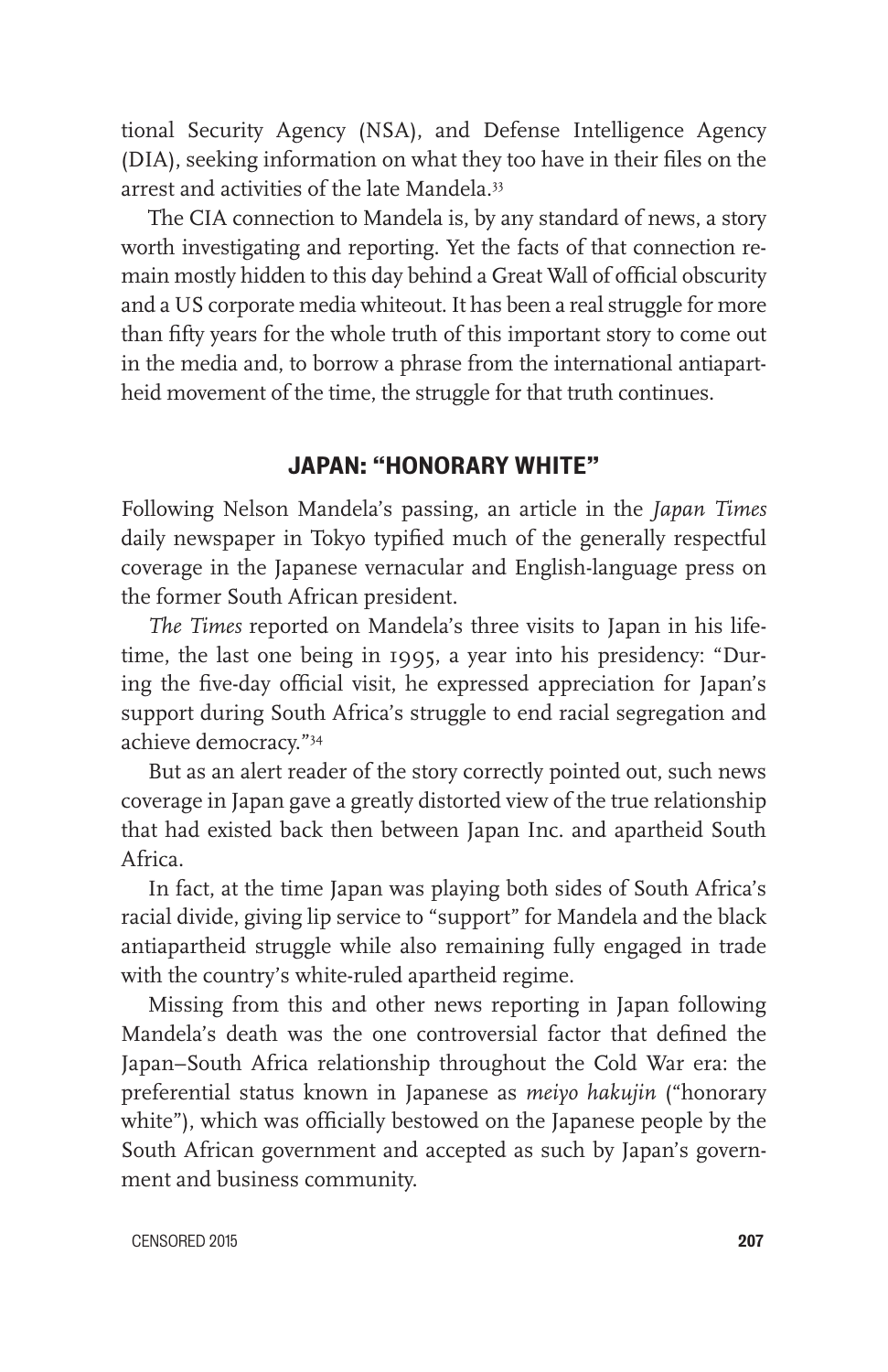The honorary white status for Japan had first been set by South Africa back in 1930—even before formal diplomatic ties between the two nations were established in 1937, and long before South Africa's official apartheid policies of "separate development" of the country's races became the law of the land starting in 1948.

The idea of the South African government back in those early days was to grease the wheels of trade with Japan by issuing a special, short-term exemption for Japanese tourists, students, and wholesale merchants and buyers of South African products to reside in South Africa.35 The honorary white designation was seen from the beginning by the Japanese government as a positive step for "our mutual commerce and amicable relations."36

What that meant in daily life was that any Japanese visitor to South Africa granted an honorary white exemption—unlike most South Africans of color—would be allowed to live in whites-only residential areas, to frequent whites-only facilities such as restaurants and public swimming pools, and to use whites-only public transportation such as buses. (As time went on, however, even those honorary white Japanese found themselves being discriminated against and unaccepted by white South African society.)

Japan came under increasing pressure by the international community, especially African nations, from the 1960s onward to take a stronger stand against apartheid. Yet while other Western countries had been forced by domestic and international pressures over the years to reduce trade with South Africa, Japan was steadily holding the course and in some areas even increasing its ties.

Thus in 1986, for the first time ever, Japan had the dubious "honor" of becoming the world's number-one trading partner with apartheid South Africa. That honor was repeated again the following year in 1987.37

Condemnation of Japan–South Africa relations now seemed to come from all corners, domestic and foreign.

In December 1988, the United Nations passed a resolution expressing grave concern at the growing repression in South Africa and calling for more severe international measures to further isolate Pretoria. To Tokyo's horror, the UN General Assembly singled out Japan by name in its resolution, calling upon "those States which have in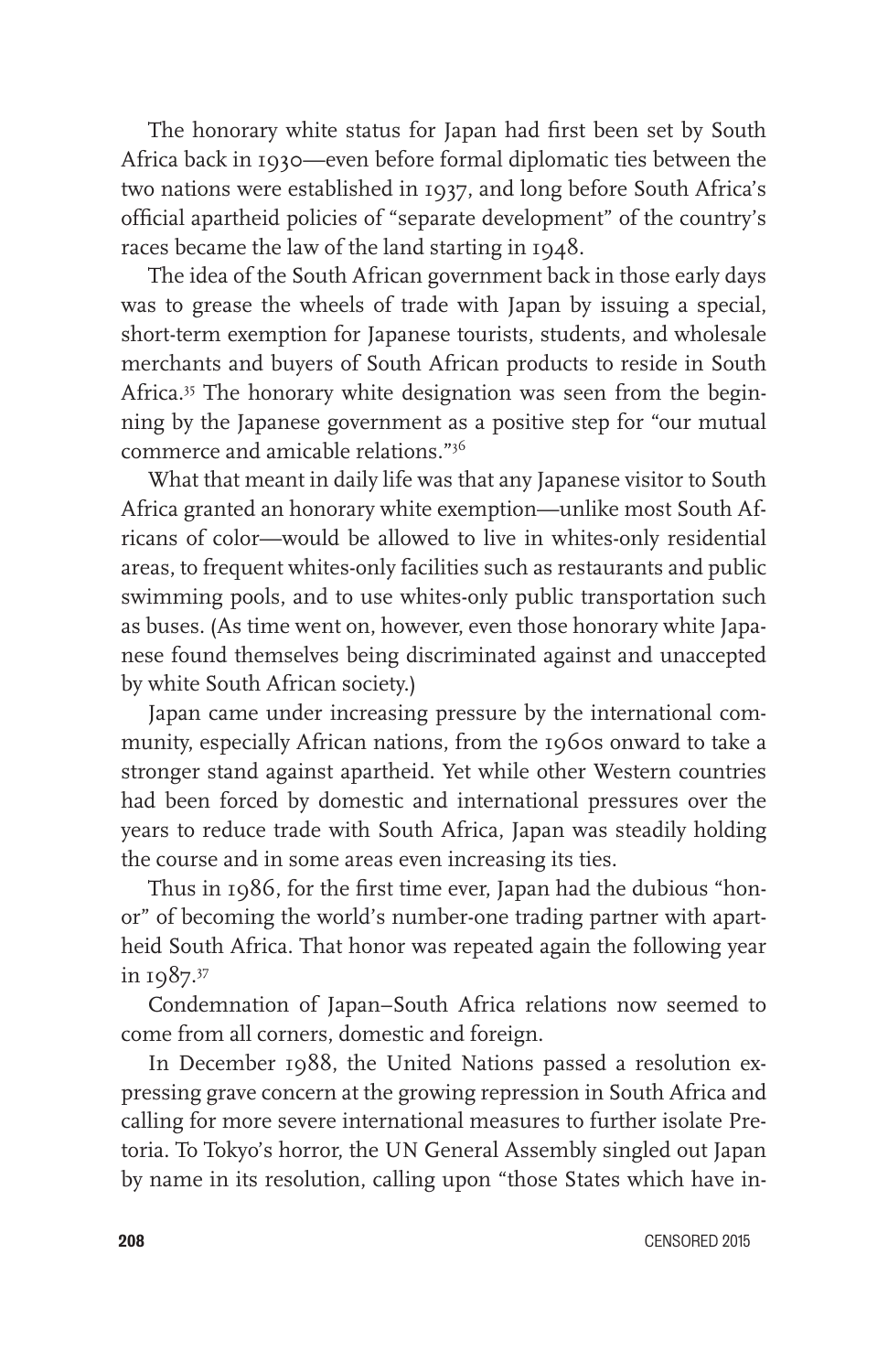creased their trade with South Africa and, particularly, Japan, which recently emerged as the most important trading partner of South Africa, to sever trade relations with South Africa."38 The government of Japan ignored that urgent UN recommendation.

## Mandela in Japan

Erased too from Japanese news coverage following Mandela's death was the controversy that surrounded his first two visits to Japan in the early 1990s.

The first visit was in October 1990, eight months after his release from prison in South Africa. Mandela, then ANC deputy president, was invited by the Japanese government on an official state visit to Japan during a fundraising swing that he and an ANC delegation were making through Asian nations and Australia.

Upon his arrival in Japan, Mandela received a warm welcome from the public as he addressed a stadium crowd of about 20,000 Japanese and foreign-resident supporters in the city of Osaka.<sup>39</sup> But in the days that followed in Tokyo during Mandela's meetings with government and business leaders, then–prime minister Toshiki Kaifu of Japan personally turned down Mandela's request for \$25 million, saying Japanese laws did not permit such financial funding of overseas political organizations.40

The financial shunning from Japan—apartheid South Africa's second-largest trading partner at the time—was a major one, and the only such rejection that Mandela and the ANC received from any of the other countries on that first Asian tour.

That snub was followed up by another one a half-year later in April 1991, when the International Press Institute (IPI), a press advocacy organization based in Austria, invited Mandela to be the keynote speaker at that year's IPI annual conference in the Japanese city of Kyoto.

Word was out from the ANC's office in Tokyo that the Japanese government had put one condition on Mandela's upcoming visit: no politically oriented speeches while he was in Japan as a private citizen. That would mean that unlike all the other countries Mandela had been visiting, no big ANC fundraising events could be held in Japan,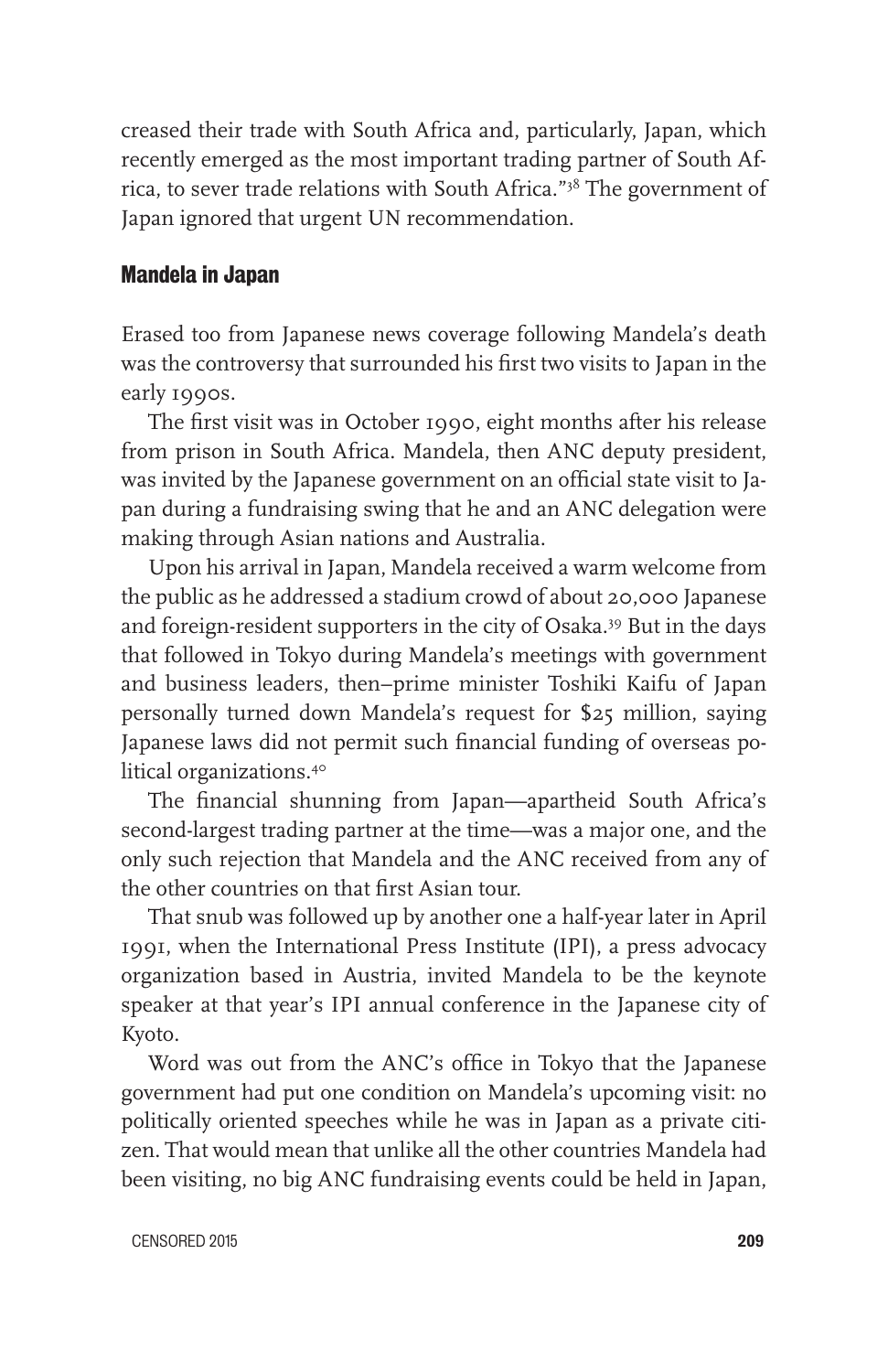and consequently no large sums of money would be going back home with Mandela to South Africa for the antiapartheid struggle.

And that is exactly how it played out during his second visit to Japan. Mandela gave his address on the importance of press freedoms to the international gathering of journalists in Kyoto, then quietly departed Japan before most of the Japanese media and public knew he was even in the country.<sup>41</sup>

## Diplomatic Moves

The reason behind such an embargo on public appearances by Mandela became clear enough just a few months later when Japan, like other countries anxious to get trade back on track, lifted many of its already weak sanctions against South Africa.

Some months after that in early 1992, despite vehement protests from the ANC at that stage, Japan and South Africa resumed full diplomatic ties, opening embassies in each other's nations for the first time.<sup>42</sup>

"It was a great setback for Japan's diplomacy in the post–Cold War [period], ruining all that we've tried to build through the years," Jerry Matsila, the ANC's representative in Tokyo, said of the premature moves. "The image that I've tried to build among black Africans is that Japan is morally conscious and should be given a chance. They've destroyed all of that."43

A few months later in June 1992, white South African President F. W. de Klerk paid an official visit to Japan as the first head of state from South Africa ever to set foot on Japanese soil.44

As things turned out, it was Mandela who was elected president two years later in 1994 in South Africa's first democratic elections. A year into his presidency in 1995, Mandela returned to Japan for his third and last visit to the country, this time as head of state of a free South Africa.

Following Mandela's death in 2013, prominent government officials of the current ultra-right-wing administration of Japan were quick to dispense with accolades for the late South African leader, in the process giving history a good, old-fashioned rewriting. The Japanese ambassador to the United Nations, for one, fondly remembered Mandela's supposed "strong connection with Japan."45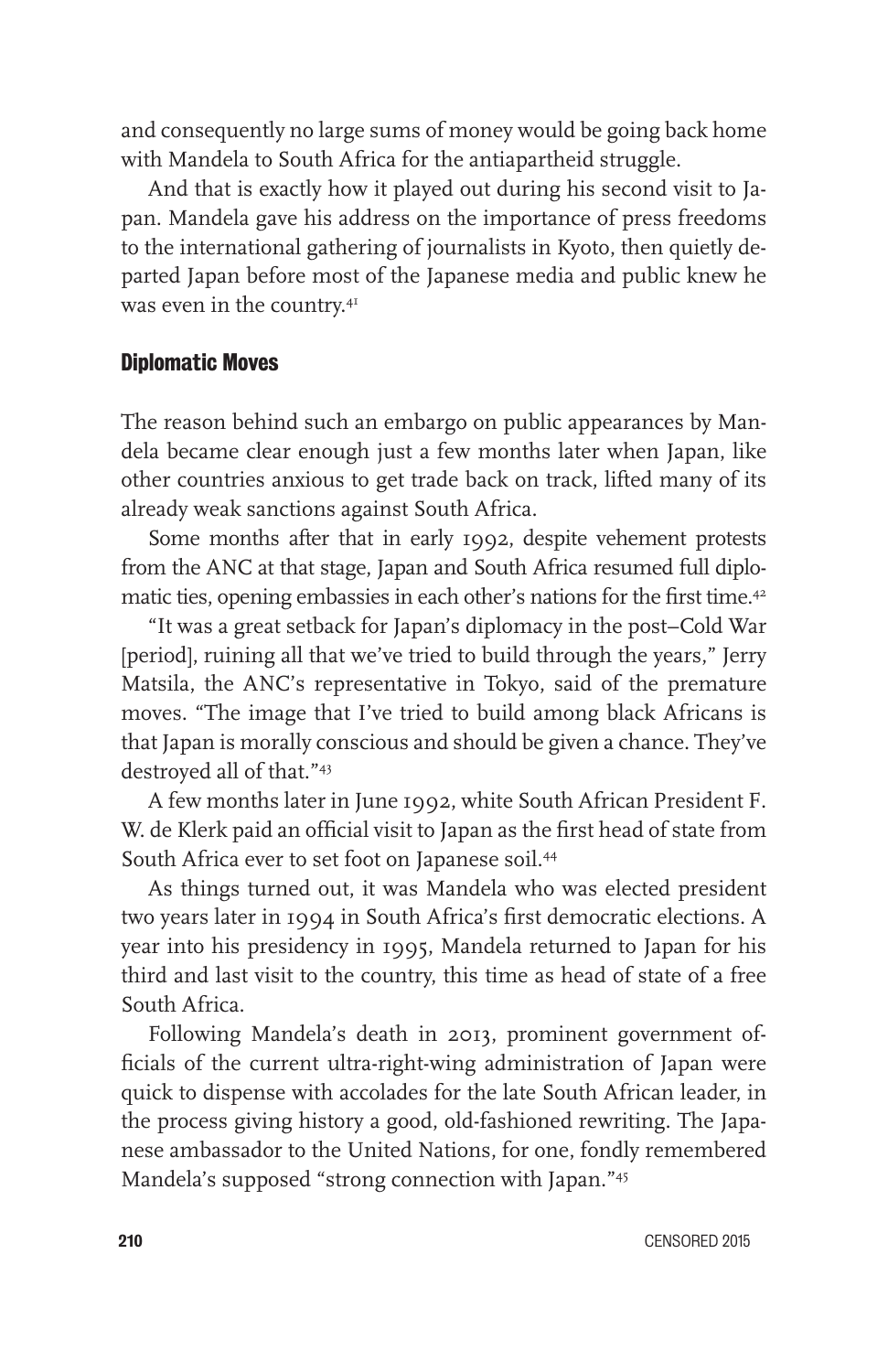Likewise, unreported in most Japanese media coverage of Mandela's death was any sign at all that South Africa's discriminatory "honorary white" status had ever existed—a status that Japan Inc., in its pursuit of ever more profits, had embraced right up to the end of apartheid, even at the cost of being internationally ostracized.

## CENSORED TRUTHS

Well-known media personalities in the US took the opportunity of Nelson Mandela's passing to swap old war stories of their past coverage of South Africa and to generally pat themselves on the back for a job well done.<sup>46</sup>

"[T]his broadcast made a commitment to cover [Mandela's] struggle when few others were," one ABC News anchor presumptuously announced. "*Nightline* has been there every step of the way on his long walk to freedom."47

But if those in the US corporate media had bothered to check the historical record, they would have found a much different story to report: one of the more shameful periods in US press history in which the American media submitted to outside censorship and even censored themselves and others when it came to coverage of apartheid in South Africa.

#### Removing the Images

In 1985 and again the following year, South African President P. W. Botha declared a state of emergency in the country.

In an attempt to remove brutal images of police and military repression from the news reports of the world, the South African government began expelling from the country foreign news correspondents whose coverage was deemed anything less than flattering of apartheid. Foreign media outlets remaining in South Africa toned down their reports.

The desired result was soon achieved: the "bad news" about South Africa disappeared almost overnight from corporate media coverage and from public view.

Richard M. Cohen, a CBS News senior producer, was among the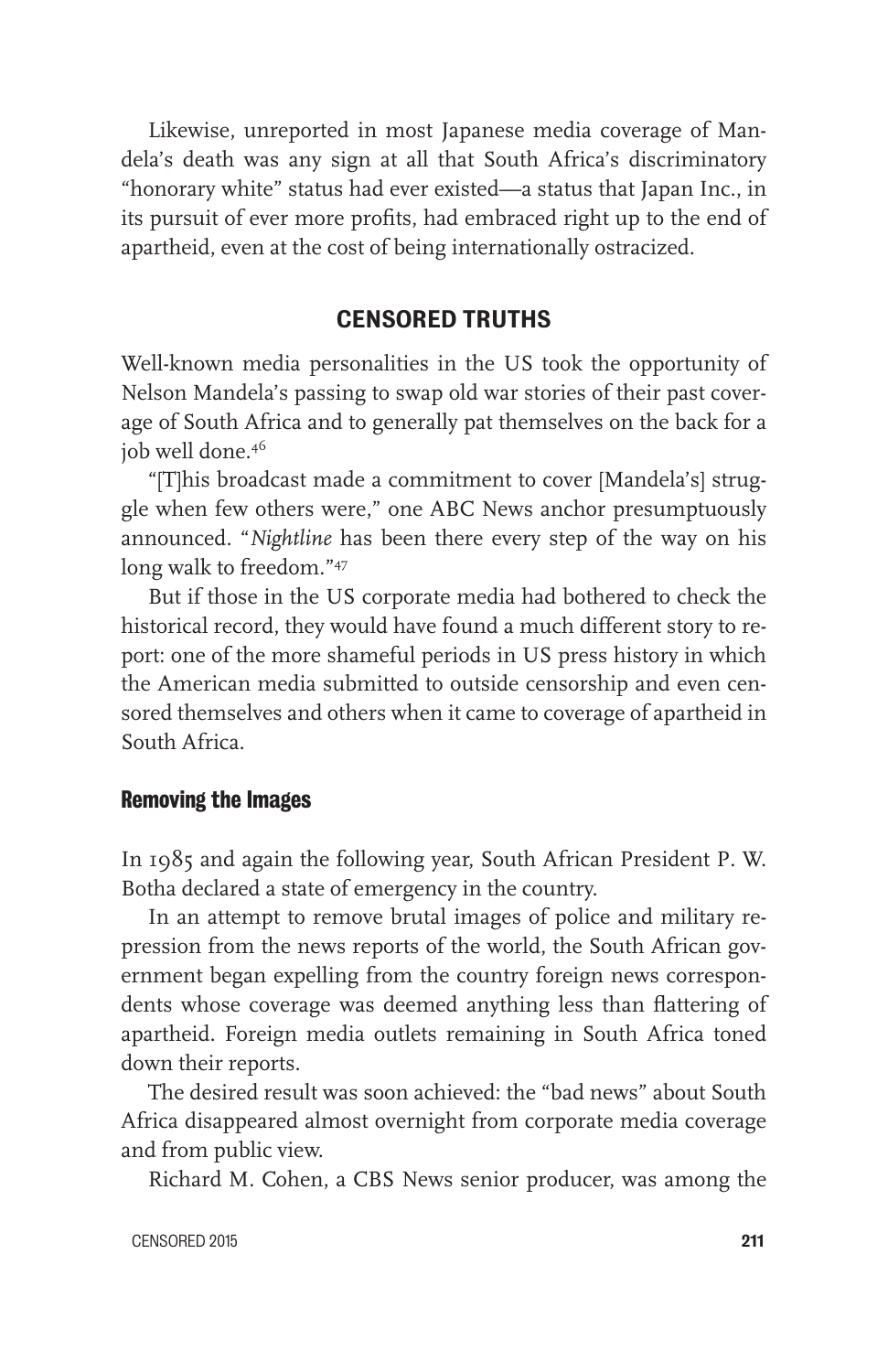outspoken few within the US journalistic community at the time who called for US media companies based in South Africa to pull out of the country rather than continue to censor their own news coverage under the apartheid regime's draconian laws.

Cohen blasted his profession's performance in a *New York Times* opinion article: "We play an insidious game of video appeasement with the [South African] government. Walk up to the line. Don't cross it. Show as much as you think you can get away with, never more."48

But some elites in the US media establishment preferred to play that game. Following Cohen's article appearing in the *Times*, his boss, CBS News president Howard Stringer, personally wrote a letter to South African government information officials, reassuring them that CBS intended to play by the rules as long as it remained in the country.49

Not even the highly respected anchor Walter Cronkite, America's favorite avuncular figure of TV news, was beyond the reach of US media self-censorship. Following a trip by Cronkite to South Africa, where he and a CBS News crew had filmed partly in secret for a planned documentary called *Children of Apartheid*, executives at CBS took the highly unusual step of having a South African lawyer sign off on the TV program before it could be aired to viewers in the United States. "I've never been involved in one where that's been done," Cronkite responded. "I found that whole process quite strange."<sup>50</sup>

In 1988, the government of Canada commissioned a study of the effects of South African censorship of the media. The study found that news coverage about South Africa by the leading US commercial television networks—CBS, NBC, and ABC—dropped dramatically in the wake of South African government press restrictions. "Pretoria has been largely successful in removing scenes of poverty, violence, and human rights violations from the television newscasts of the western world," the report found.<sup>51</sup>

## Incident at Capitol Hill

Following up on the Canadian government study, a US congressional hearing was arranged in Washington DC over two days in March 1988 before the House Committee on Foreign Affairs' subcommittee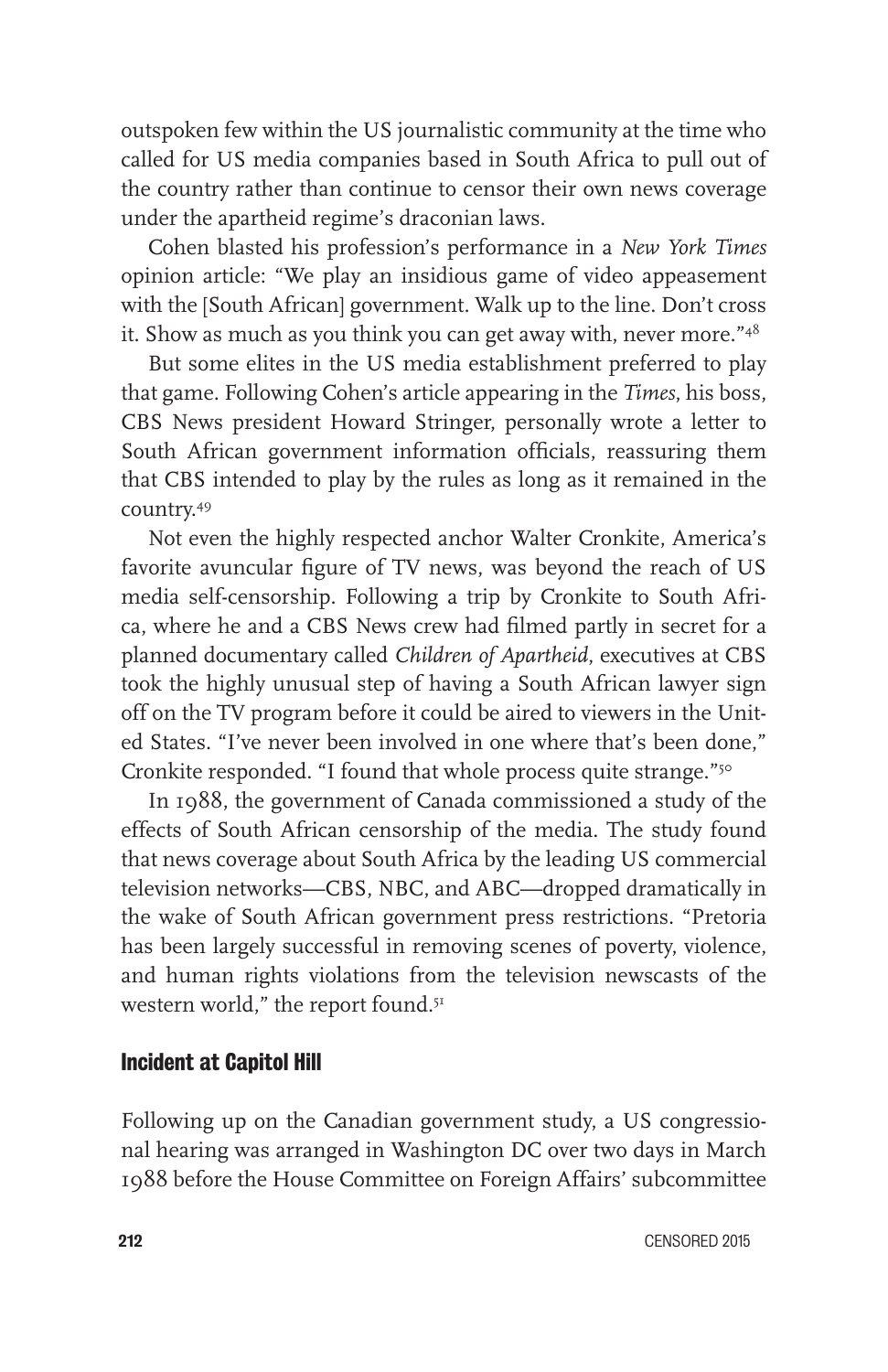on Africa to investigate the extent of South African government censorship on the US public.<sup>52</sup>

It was on the second day of the subcommittee hearing that some heavy hitters in the American media industry were scheduled to testify on censorship in South Africa and tell it "the way it was": Cronkite of CBS News; John McChesney, a senior editor with National Public Radio (NPR); former *Boston Globe* editor Tom Winship, representing the Washington DC–based Center for Foreign Journalists; political commentator Hodding Carter III, who worked in the US Department of State under past president Jimmy Carter; and Richard Manning, former Johannesburg bureau chief for *Newsweek*. 53

When the time came for them to testify before Congress that day, however, not one of those influential media persons even bothered to show up—not even Uncle Walter of CBS News.

A seemingly stunned Howard Wolpe (D-MI), the subcommittee's chairman, said that a fear by American journalists of putting themselves or their US news companies "at serious risk of retaliation by the South African government" was the real reason behind most of the noshows that day, and the reason that other unnamed journalists had declined earlier invitations to testify to the subcommittee as well.54

"These events are truly alarming," Wolpe said, opening the second day's hearing. "They suggest that South Africa's manipulation of the United States press penetrates well beyond South Africa's borders. It extends right into Capitol Hill."55

CBS News later denied any such fear of retaliation by South Africa, saying only that it was "not appropriate" for Cronkite to appear "before a House committee under circumstances in which the editorial process, protected by the First Amendment, could come under scrutiny."56

With most of the subcommittee's star witnesses now suddenly absent, the final day of the congressional hearing turned into a searing indictment of US media cooperation with apartheid.

The only journalist to show up that day was Kenneth Walker, a former ABC News correspondent then working for *USA Today* television. He testified how, as an African-American reporter, he had lobbied ABC News management for years to send a correspondent to South Africa to regularly cover the volatile situation there. When ABC had finally relented and broadcasted a special edition of its *Nightline*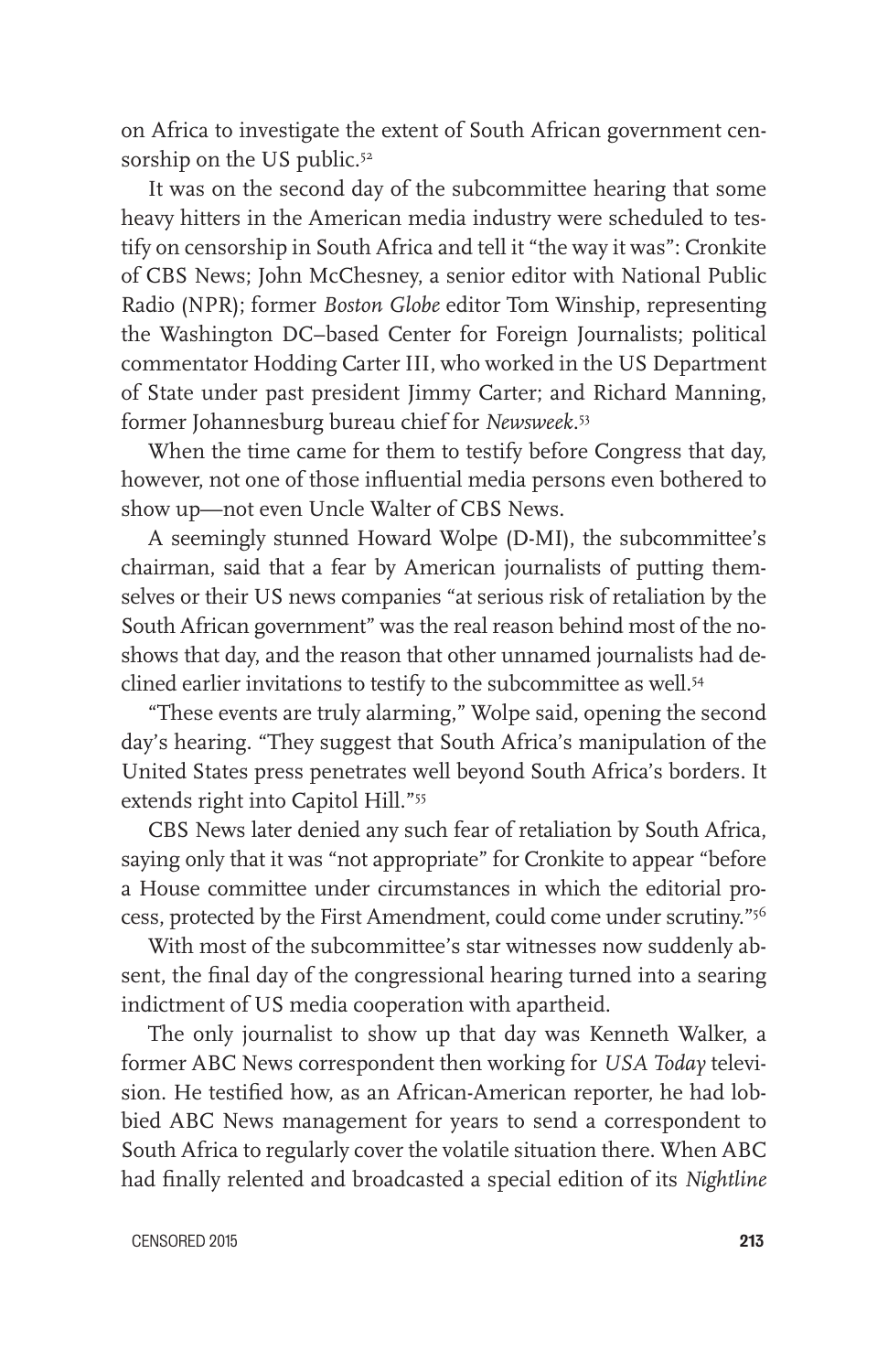program live from South Africa in 1985, he said, it "subsequently became the most honored program in the history of broadcast news."57 (A far cry from ABC having "been there every step of the way," as a *Nightline* anchor would boast two decades later.)

The real issue, Walker emphasized, was not that the US press, with all its resources, could not fully report on the crisis facing the majority black population of South Africa due to censorship, but rather that the American press would not take the risk. "I think once again the basic problem in South Africa really has less to do with restrictions than it does with the will and nerve of the management of US news organizations," he testified.58

In the end, Walker's damning statements that day about his own profession, like the rest of the congressional hearing's two days of testimony, disappeared into a media vacuum. Not a single US national newspaper or TV network reported on the congressional hearing on South African censorship.59 The proceedings appeared only on the C-SPAN cable television network in a live broadcast.

By the time of Mandela's death twenty-five years later, US television media could not devote enough air time to South Africa. News personalities gushed with praise and personal anecdotes of Mandela as a much-loved and respected international figure. Take, for example, ABC News correspondent Ron Claiborne, on why it was "always difficult for me personally" to be professionally detached when reporting on Mandela: "Something kept getting in the way—the fact that I admired the man deeply."<sup>60</sup>

But if the US media, especially broadcast media, had gone beyond all the sentimental small talk and been more honest about their own past coverage of South Africa, they could have reported on how the US press had been no stranger to issues of censorship and self-censorship over the years. For media companies busy rewriting apartheid and priding themselves on "being there every step of the way," however, that was one news story that would go unreported following Mandela's demise.

## THE NEXT MANDELA

No sooner had Mandela passed away than some in the media started scurrying around in search of a worthy replacement.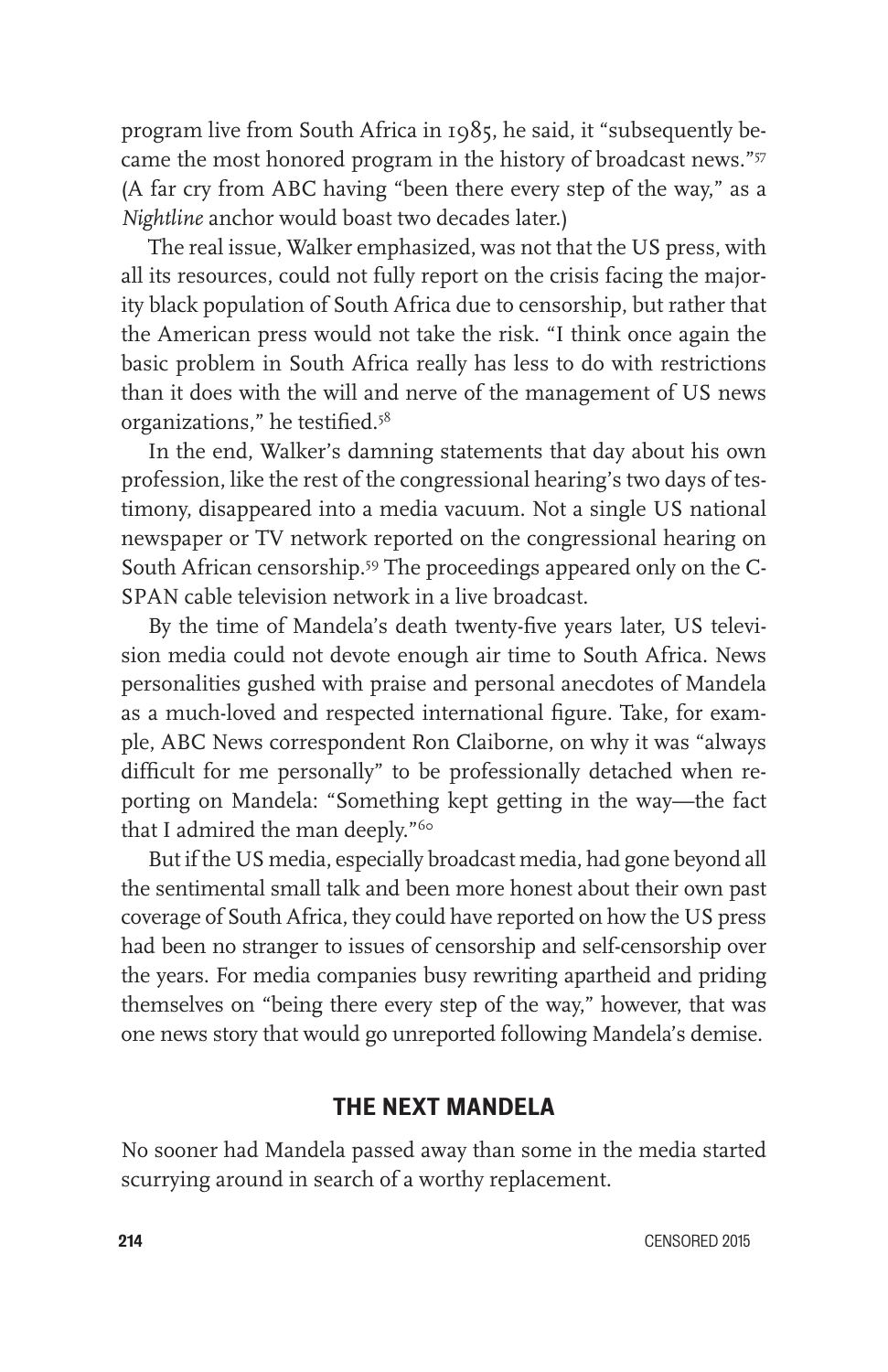"[W]hile Nelson Mandela's work is sadly done, his dream is unfinished. The search for 'the next Mandela' is on," a Canadian children's rights activist declared in the *Globe and Mail* newspaper of Toronto.<sup>61</sup>

"The next Nelson Mandela of the world is rotting in a jail cell tonight, just like Mandela nearly withered for 27 years on Robben Island," surmised one senior writer for the *Philadelphia Daily News*. "Or he is on someone's terrorist watch list, or she is segregated and searched every time she travels through an international airport."<sup>62</sup>

"Where is the [next] British Mandela prepared to fight—really fight—for equal opportunities? To rail against the same injustices that galvanized Mandela: poverty and lack of human dignity?" a former British Broadcasting Corporation (BBC) announcer pleadingly asked. $63$ 

One right-wing media personality in the USA found the answer there among his own listeners: "I tell you, *you* are the next Nelson Mandela. You are the next Martin Luther King. You are the next Gandhi. You are the next Abraham Lincoln. You are the next George Washington."64

And on an NPR program titled "Who is the Next Mandela?," a *New York Times* columnist found it "kind of frustrating, frankly, that so much of the analysis has been backward-looking at the mistakes that the US made when Mandela was in prison years ago," preferring instead to move on and "stand up for people in various parts of the world who are now in prison and now need our help."65

Mandela, while he was alive, seemed to be an irresistible media choice when it came to reporting news related to South Africa. But by focusing on some vague notion of who might occupy Mandela's high pedestal on the global stage now that he is gone, those in the media are overlooking some bigger, more critical questions that need to be asked and reported about the country today.

This year marks exactly twenty years since the end of apartheid in 1994 and the birth of a democratic South Africa. A new generation, the so-called "born-frees"—those born into a free, post-apartheid nation—has now come of age. In May of this year they became the first of their generation to be eligible to vote in South Africa's parliamentary elections, the first national elections held after Mandela's death.

But as South African writer T. O. Molefe has noted, South Africa

CENSORED 2015 215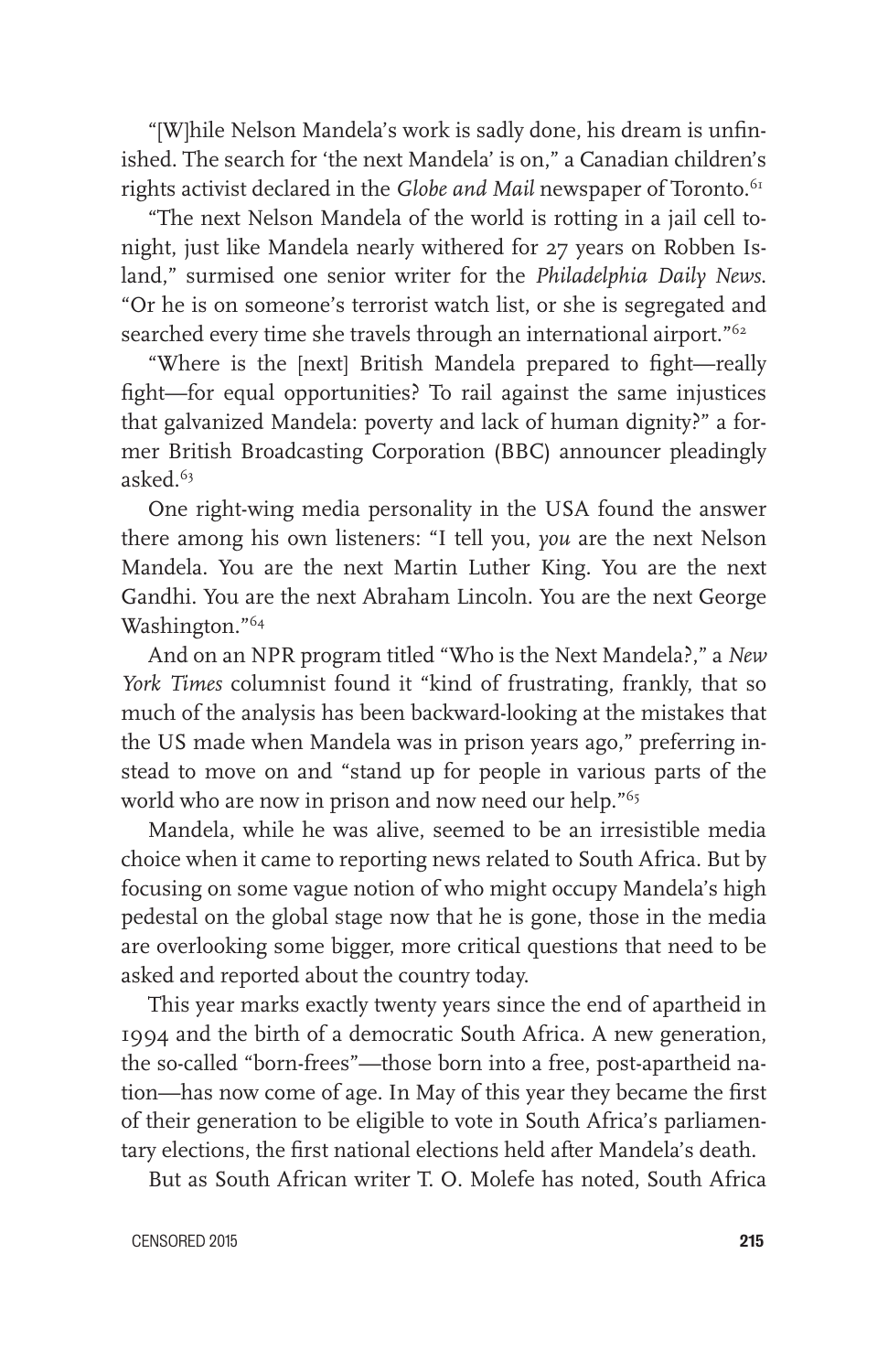today is a country with huge economic, social, and educational disparities that threaten to undo the reconciliation of the "rainbow nation" that Mandela worked to bring together in his lifetime.<sup>66</sup>

At the time of Mandela's death, *Mandela: Long Walk to Freedom*, a South African–produced epic motion picture based on his autobiography, was showing at big movie theaters in cities around the world to great media acclaim.67

Showing in various countries around the same time to smaller audiences and with much less US media attention was a documentary film, *Dear Mandela*, also South African–produced, that raises some very uncomfortable but pressing issues. The film shows how masses of poor black residents of the country's sprawling shantytowns (officially called "informal settlements") continue to be forcibly evicted as a matter of local government policies, and how the ANC, the party of Mandela, is viewed as both condoning excessive police violence and being behind mob actions against those so-called shack dwellers who dare to protest their living conditions.<sup>68</sup>

There are many within and outside of South Africa who see the race-based apartheid system of the past as essentially having been replaced by a class-based apartheid system over the past two decades. The born-frees of today's South Africa have inherited from apartheid extremely high levels of poverty, joblessness, and homelessness, with most of the nation's arable land remaining in wealthy white minority hands instead of in poor majority black hands. Molefe expressed what is surely on the minds of many other young South Africans when he said: "Today, an economic revolution is what is needed most if South Africa is to continue on the path to reconciliation."69

Who will be the next Mandela to finish the revolution, indeed?

Whoever it is, let us hope that by the time the corporate media do find their elusive next Nelson Mandela, some of the more substantive news stories concerning the legacy of the original Mandela and South African apartheid—the armed struggle, the CIA, honorary white, and media censorship and self-censorship, among them—will have been duly looked into and accurately reported by the press once and for all.

BRIAN COVERT is an independent journalist and author based in western Japan. He has worked for United Press International news service in Japan, as staff reporter and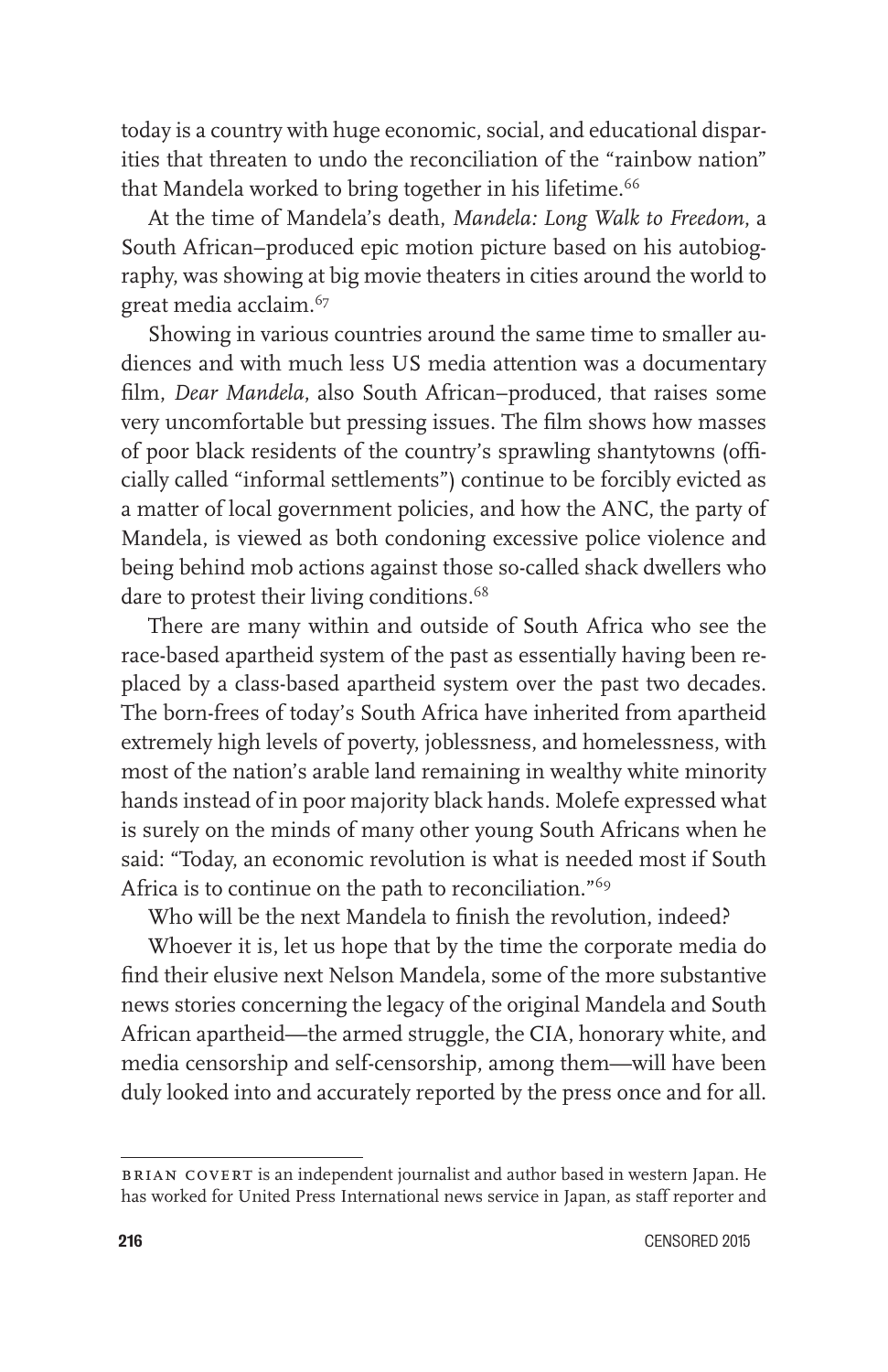editor for English-language daily newspapers in Japan, and as contributor to Japanese and overseas newspapers and magazines. He is currently a lecturer in the Department of Media, Journalism, and Communications at Doshisha University in Kyoto.

## **Notes**

- 1. Quoted in "Statement by Nelson Mandela, Deputy President of the African National Congress," United Nations Special Committee against Apartheid, June 22, 1990, http://www. un.org/en/events/mandeladay/statement\_SCAA\_1990.shtml.
- 2. Richard Prince, "Praise, Disgust for S. Africa Coverage—Reporters Who've Covered Mandela Critique Their Peers," Maynard Institute, December 11, 2013, http://mije.org/richardprince/ praise-disgust-s-africa-coverage.
- 3. Jesse Washington, "Few Heirs Apparent to Mandela's Symbol of Freedom," Associated Press, December 7, 2013, http://bigstory.ap.org/article/few-heirs-apparent-mandelas-symbol-freedom.
- 4. Faith Karimi and Saeed Ahmed, "Nelson Mandela: 10 Surprising Facts You Probably Didn't Know," CNN, December 6, 2013, http://edition.cnn.com/2013/12/06/world/africa/nelsonmandela-surprising-facts. See also the CNN quote in Peter Hart, "Nelson Mandela and Nonviolent Resistance," Fairness and Accuracy in Reporting (FAIR), December 6, 2013, http:// www.fair.org/blog/2013/12/06/nelson-mandela-and-nonviolent-resistance.
- 5. Jeremy Barnes, "Nelson Mandela's First TV Interview in 1961," Independent Television News (ITN), July 2, 2013, http://www.itn.co.uk/World/79701/nelson-mandelas-first-tv-interviewin-1961.
- 6. Carrie Dann, "Clinton: Mandela's Example 'Went Way Beyond Political Leadership,'" NBC News, December 7, 2013, http://www.nbcnews.com/politics/politics-news/clinton-mandelasexample-went-way-beyond-political-leadership-v21794273. See also Erin McClam, "Carter: Mandela Belongs Next to MLK, Gandhi and Mother Teresa," NBC News, December 9, 2013, http://www.mediaandlife.com/2013/12/09/carter-mandela-belongs-next-to-mlk-gandhi-andmother-teresa.
- 7. Jackie Muhammad, "'Sanitizing' Mandela," *Final Call*, January 6, 2014, http://www.finalcall. com/artman/publish/Perspectives\_1/article\_101108.shtml.
- 8. George E. Curry, "Claiming Nelson Mandela's Legacy: South Africans Struggle to Define Former President's Image," *Charlotte Post*, January 5, 2014, http://www.thecharlottepost.com/ news/2014/01/05/state-national/preserving-nelson-mandela-s-legacy.
- 9. Mumia Abu-Jamal, "Mandela Sanitized," Prison Radio, December 8, 2013, http://www.prisonradio. org/media/audio/mumia/mandela-sanitized-437-b-mumia-abu-jamal#.
- 10. Quoted in "Remembering Nelson Mandela," *Today*, TheGrio.com/MSNBC, December 6, 2013, http://thegrio.com/2013/12/06/why-we-have-to-celebrate-nelson-mandelas-revolutionary-past.
- 11. "President Obama Speaks at a Memorial Service for Nelson Mandela," White House, December 10, 2013, http://www.whitehouse.gov/photos-and-video/video/2013/12/10/presidentobama-speaks-memorial-service-nelson-mandela.
- 12. For an informative short history of MK by a South African academic and activist, see Janet Cherry, *Spear of the Nation: Umkhonto we Sizwe—South Africa's Liberation Army, 1960s-1990s* (Athens: Ohio University Press, 2011). For an insiders' account by two former South African MK fighters, see Thula Bopela and Daluxolo Luthuli, *Umkhonto we Sizwe: Fighting for a Divided People* (Alberton, South Africa: Galago Books, 2005).
- 13. Nelson Mandela, "The Sacred Warrior," *Time*, December 31, 1999, 124.
- 14. WHDT-TV, "Mandela: Terrorist or Pacifist?," Next News Network, December 13, 2013, http:// www.youtube.com/watch?v=SyEbxx1pnCY. For a related story, see also Diana Cariboni, "Mandela, Pacifist or Rebel?," Inter Press Service, December 6, 2013, http://www.ipsnews. net/2013/12/mandela-pacifist-rebel.
- 15. David James Smith, *Young Mandela* (London: Weidenfeld & Nicolson, 2010), 274.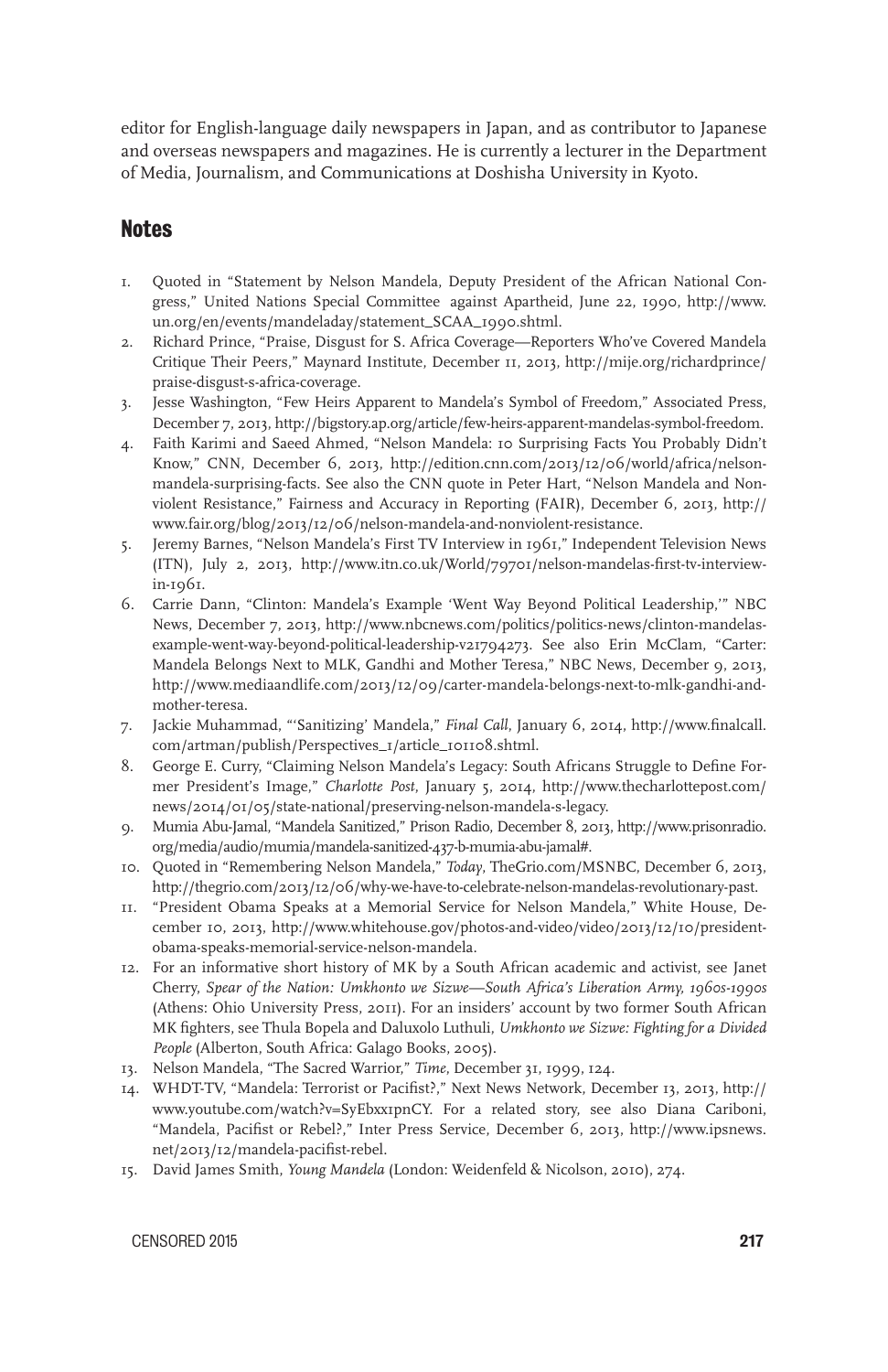- 16. Quoted in an interview with the syndicated news program *South Africa Now*, as broadcasted on WNYC-TV in New York in June 1990 during Mandela's first US visit (from a VHS copy in the author's possession).
- 17. Reported by Allen Pizzey, *CBS Evening News*, August 5, 1986. The video clip can be viewed at http://www.youtube.com/watch?v=VzFdAe\_rXLw.
- 18. Ibid. See also William Blum, *Rogue State* (Monroe, Maine: Common Courage Press, 2005), 288–90.
- 19. Reported by Eric Nadler, *South Africa Now*; broadcasted on WNYC-TV, June 1990.
- 20. Andrew Cockburn, "A Loophole in US Sanctions Against Pretoria," *New York Times*, October 13, 1986, http://www.nytimes.com/1986/10/13/opinion/a-loophole-in-us-sanctions-againstpretoria.html?smid=tw-share.
- 21. Tom Mathews, "Nelson Mandela: the Leader No One Knows," *Newsweek*, February 19, 1990, http://www.newsweek.com/nelson-mandela-leader-no-one-knows-207004.
- 22. "CIA Role in Mandela's Capture?," Fairness and Accuracy in Reporting (FAIR), March 1, 1990, http://fair.org/extra-online-articles/cia-role-in-mandelas-capture.
- 23. Joseph Albright and Marcia Kunstel, "CIA Tip Led to '62 Arrest of Mandela," *Atlanta Journal-Constitution*, June 10, 1990, A1. A shorter version of the story as it was carried in the *Chicago Tribune* can be viewed online at http://articles.chicagotribune.com/1990-06-10/ news/9002170271\_1\_anti-apartheid-activities-gerard-ludi-cia-spokesman-mark-mansfield.
- 24. Ibid.
- 25. See George Lardner Jr. and David B. Ottaway, "CIA Linked to Mandela's 1962 Arrest," *Washington Post*, June 11, 1990, A18. See also David Johnston, "CIA Tie Reported in Mandela Arrest," *New York Times*, June 10, 1990, http://www.nytimes.com/1990/06/10/world/cia-tiereported-in-mandela-arrest.html.
- 26. Associated Press, "Bush Quiet on Mandela-CIA Report," *Philadelphia Inquirer*, June 13, 1990, A<sub>9</sub>.
- 27. Robert Windrem, "US Government Considered Nelson Mandela a Terrorist until 2008," NBC News, December 7, 2013, http://www.nbcnews.com/news/investigations/us-governmentconsidered-nelson-mandela-terrorist-until-2008-v21794290. Mandela would stay on that terrorism watch list for another twenty years, until Bush's son, US President George W. Bush, had Mandela removed from that list in 2008, just a few years before Mandela died. The original 1988 US government report on terrorism can be viewed at http://upload.wikimedia.org/ wikipedia/commons/b/bb/Terrorist\_Group\_Profiles.pdf.
- 28. Ben Smith III, "Apology Urged for Mandela," *Atlanta Journal-Constitution*, June 11, 1990, D1. See also Michael Clements, "Disclosure Urged of CIA Role in Mandela's Capture in 1962," *USA Today*, June 13, 1990.
- 29. "'One of Our Greatest Coups': the CIA & the Capture of Nelson Mandela," *Democracy Now!*, December 13, 2013, http://www.democracynow.org/2013/12/13/one\_of\_our\_greatest\_coups\_ the. See also "CIA and Mandela: Can the Story Be Told Now?," Fairness and Accuracy in Reporting (FAIR), December 10, 2013, http://fair.org/home/cia-and-mandela-can-the-story-betold-now.
- 30. See Jeff Stein, "The Day Mandela was Arrested, with a Little Help from the CIA," *Newsweek*, December 5, 2013, http://www.newsweek.com/day-mandela-was-arrested-little-help-cia-223935?piano\_t=1. See also Aislinn Laing, "British Intelligence 'Birdwatchers Spied on Nelson Mandela's Hideout,'" *Telegraph*, July 9, 2013, http://www.telegraph.co.uk/news/worldnews/ nelson-mandela/10169630/British-intelligence-birdwatchers-spied-on-Nelson-Mandelashideout.html.
- 31. Matt Sledge, "CIA Sued to Solve Decades-Old Nelson Mandela Mystery," *Huffington Post*, January 8, 2014, http://www.huffingtonpost.com/2014/01/08/cia-nelson-mandela\_n\_4559058. html. See also Adam Klasfeld, "Was CIA Involved in Mandela's Arrest?," *Courthouse News Service*, January 9, 2014, http://www.courthousenews.com/2014/01/09/64371.htm.
- 32. A copy of the original lawsuit documents filed by Shapiro can be viewed at http://www. sparrowmedia.net/2014/01/nelson-mandela-cia-foia-lawsuit.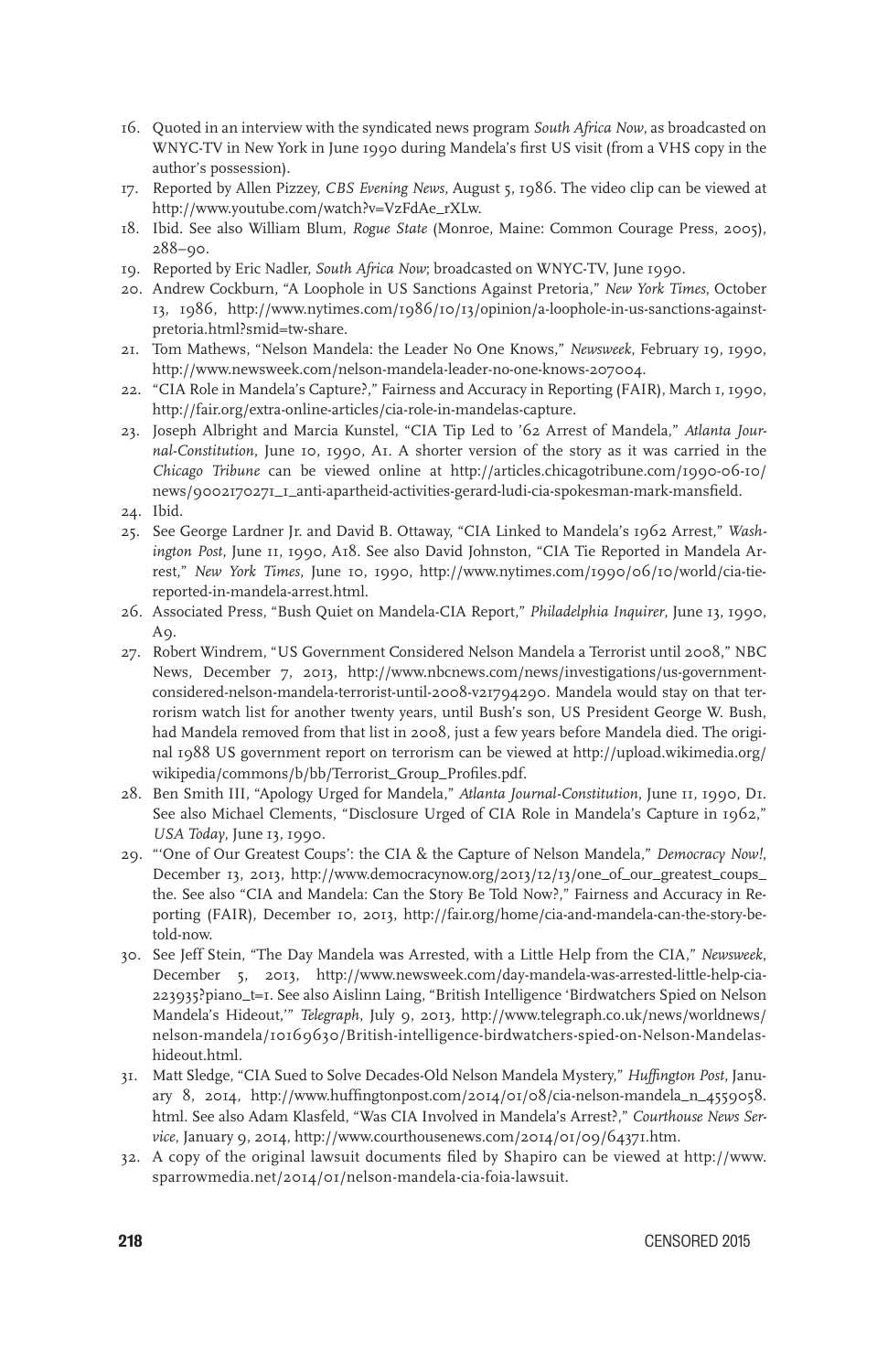- 33. "Exclusive: NSA, FBI, DIA Sued over Refusal to Disclose US Role in Imprisonment of Nelson Mandela," *Democracy Now!*, March 25, 2014, http://www.democracynow.org/2014/3/25/exclusive\_ nsa\_fbi\_dia\_sued\_over.
- 34. Masaaki Kameda, "Japan Offers Tributes to Human Rights Giant," *Japan Times*, December 6, 2013, 1, http://www.japantimes.co.jp/news/2013/12/06/national/japan-offers-tributes-tohuman-rights-giant.
- 35. Masako Osada, *Sanctions and Honorary Whites: Diplomatic Policies and Economic Realities in Relations Between Japan and South Africa* (Westport, Connecticut: Greenwood Press, 2002), 39.
- 36. Quoted in Jun Morikawa, *Japan and Africa: Big Business and Diplomacy* (London: Hurst & Company, 1997), 37. For a Japanese-language account by the same author covering much of the same territory, see also Jun Morikawa, *Minami Afurika to Nihon* [South Africa and Japan] (Tokyo: Dobunsha, 1988).
- 37. Osada, *Sanctions and Honorary Whites*, 76–77. See also Masako Osada, "Japanese-South African Relations During the Apartheid Era," in *Japan and South Africa in a Globalising World*, eds. Chris Alden and Katsumi Hirano (Hampshire, UK: Ashgate Publishing Limited, 2003), 53–56.
- 38. Resolution 43/50, "Policies of Apartheid of the Government of South Africa," United Nations General Assembly, December 5, 1988, http://www.un.org/documents/ga/res/43/a43r050. htm.
- 39. "More than 20,000 Welcome Mandela in Western Japan," Associated Press, October 28, 1990, http://www.apnewsarchive.com/1990/More-Than-20-000-Welcome-Mandela-in-Western-Japan/id-7d978f6175082f484bdeb7fd406f7405.
- 40. Ronald E. Yates, "Mandela Takes Plea for Aid to Japanese," *Chicago Tribune*, October 31, 1990, http://articles.chicagotribune.com/1990-10-31/news/9003310201\_1\_nelson-mandela-antiapartheid-movement-south-africans.
- 41. From the author's personal recollections and experience of actual events in April 1991.
- 42. "Tokyo and Pretoria Re-establish Full Ties," *Japan Times*, January 14, 1992, 1.
- 43. Wayne Lionel Aponte, "Warming to Pretoria Decried," *Japan Times*, February 18, 1992, 3.
- 44. Emiko Ohki, "De Klerk Trip Lauded," *Japan Times*, June 2, 1992, 3.
- 45. Quoted in "Statement by H. E. Ambassador Kazuyoshi Umemoto at the Special Meeting to Commemorate Mr. Nelson Mandela," Permanent Mission of Japan to the United Nations, December 19, 2013, http://www.un.emb-japan.go.jp/statements/umemoto121913.html.
- 46. See interview with former anchor Ted Koppel in ABC News, "'Nightline's' Historic Nelson Mandela Interview," YouTube.com, December 6, 2013, http://www.youtube.com/ watch?v=3rn6QC27cz0. See also ABC News, "'This Week': Remembering Nelson Mandela," YouTube.com, December 8, 2013, http://www.youtube.com/watch?v=JSy4pXgWrqw.
- 47. Anchor Juju Chang, quoted in ABC News, "'Nightline's' Historic Nelson Mandela Interview."
- 48. Richard M. Cohen, "To Reporters: Quit South Africa," *New York Times*, August 31, 1987, http:// www.nytimes.com/1987/08/31/opinion/to-reporters-quit-south-africa.html.
- 49. Peter J. Boyer, "CBS Asks Advice on Cronkite Show on Apartheid," *New York Times*, November 5, 1987, http://www.nytimes.com/1987/11/05/movies/cbs-asks-advice-on-cronkite-show-onapartheid.html.
- 50. Ibid.
- 51. Quoted in the film *Mandela—Free at Last*, produced by Globalvision, 1990 (VHS edition). For the original study, see *A Report on South African Censorship and Information Management*, Department of External Affairs, Government of Canada, January 22, 1988.
- 52. "Media Restrictions in South Africa," C-SPAN, March 15, 1988, http://www.c-span.org/ video/?1637-1/media-restrictions-south-africa.
- 53. For a moving account of the late Manning's reporting experiences in and expulsion from South Africa, see Richard Manning, *'They Cannot Kill Us All': An Eyewitness Account of South Africa Today* (Boston: Houghton Mifflin Company, 1987).
- 54. *Media Restrictions in South Africa: Hearings before the Subcommittee on Africa of the Committee on Foreign Affairs, House of Representatives, One Hundredth Congress, Second Session, March 15 and 16, 1988* (Ann Arbor: University of Michigan Library, 1988), 167.

CENSORED 2015 219